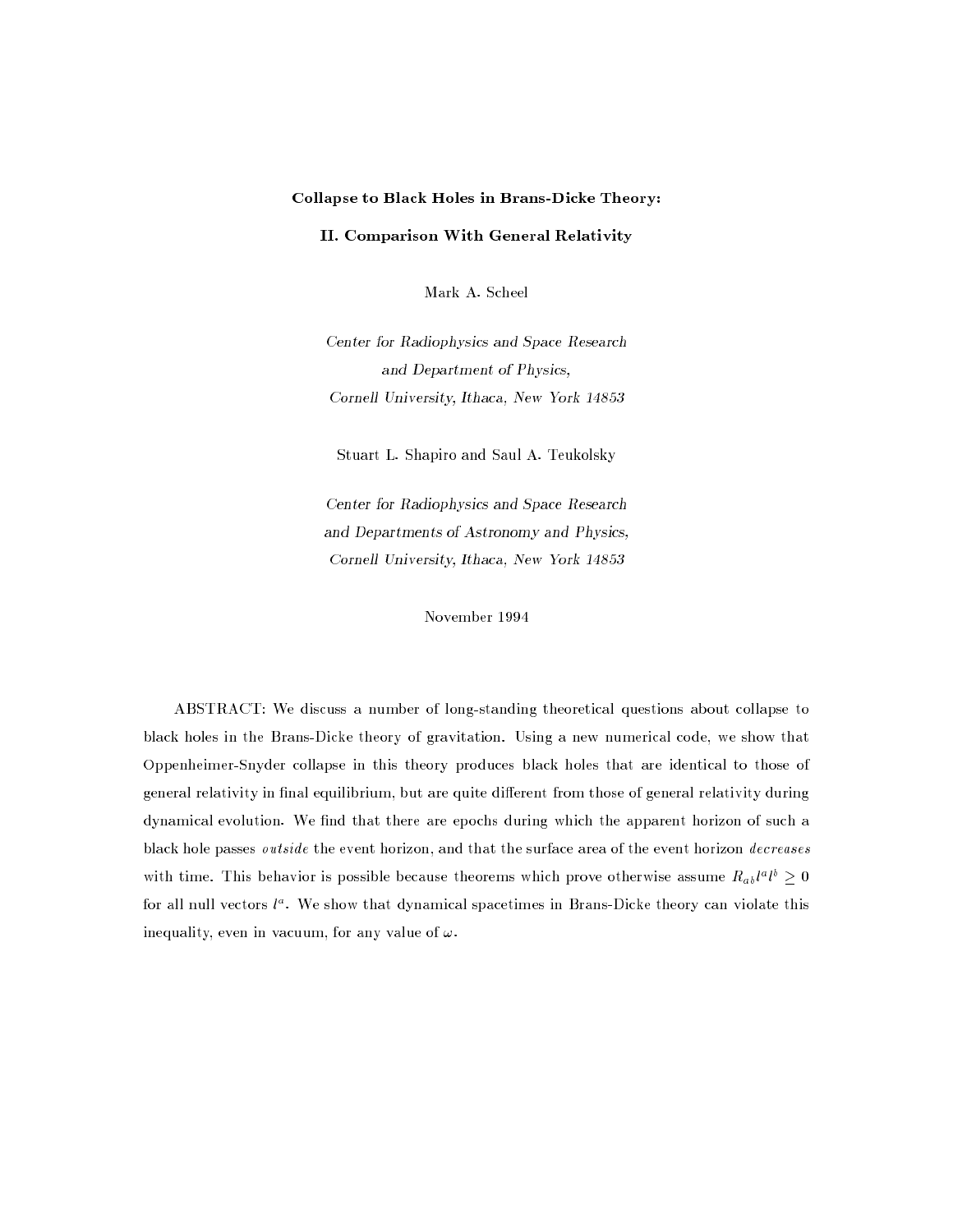#### I. INTRODUCTION

Scalar-tensor theories of gravity differ from general relativity (GR) because they describe gravitation using not only a spacetime metric, but also a scalar field that couples to both matter and the spacetime geometry. These theories have recently regained popularity, in part because they arise naturally as the low-energy limit of many theories of quantum gravity, such as Kaluza-Klein theories[1] and supersymmetric string theories<sup>[2]</sup>. Scalar-tensor gravitation is also important for "extended" cosmological inflation models<sup>[3]</sup>, in which the scalar field provides a natural termination of the inflationary era via bubble nucleation without the need for finely tuned cosmological parameters. In addition, inflation-induced oscillation of a massive gravitational scalar field has been considered as a candidate for the "missing mass" required to close the universe[4].

Scalar-tensor theories contain adjustable parameters that describe the coupling between the scalar field, matter, and the spacetime metric. For certain values of these parameters, post-Newtonian expansions of scalar-tensor theories agree with GR. For this reason, solar system observations and experiments cannot rule out scalar-tensor gravitation in favor of GR, but can only place limits on scalar-tensor coupling parameters. Currently, solar system experiments require[5]

$$
|\zeta| < 10^{-3},\tag{1.1}
$$

where  $\zeta$  is the ratio of the coupling between matter and the scalar field to the coupling between matter and the metric. Such a small value of  $\zeta$  seems to suggest that a gravitational scalar field does not exist. However, for a large class of scalar-tensor theories in which  $\zeta$  depends on the scalar field, the expansion of the universe during the matter-dominated era naturally drives  $\zeta$  towards zero[6]. In other words, many scalar-tensor theories that differ significantly from GR in the early universe become nearly indistinguishable from GR in the present epoch. Hence, the experimental evidence that supports GR need not be viewed as an argument against scalar-tensor gravitation.

Because scalar-tensor gravitation can agree with GR in the post-Newtonian limit, it is important to study strong-field examples in which the two theories may give different predictions. These examples may not only provide further experimental and observational tests that might distinguish between GR and scalartensor gravitation, but they may also illuminate the structure of both theories.

One such strong-field example is the generation of gravitational waves. Because scalar-tensor theories involve a scalar field, they allow spherical sources such as supernovae to emit monopole radiation and binary systems to emit dipole radiation[7]. In contrast, GR only allows modes with quadrupole and higher angular dependence. The extra polarization states admitted by scalar-tensor gravitation would not only result in different gravitational waveforms than in GR, but would also increase the total energy radiated by a given source over the amount predicted by GR. Indeed, it has been suggested[8] that gravitational wave detectors like LIGO may be capable of distinguishing between GR and scalar-tensor gravitation, or of setting more stringent limits on scalar-tensor parameters.

Another strong-field example in which a scalar field may be important is the formation of black holes and singularities during gravitational collapse. Scalar-tensor gravitation admits a larger number of solutions than GR because it involves more degrees of freedom. Even in spherically symmetric vacuum situations, a variety of both static and dynamical solutions are possible because Birkhoff's theorem does not hold. Some of these solutions have undesirable properties such as naked singularities. Rather than simply ignoring these solutions on physical grounds, we should attempt to determine whether or not they can be produced by physical, nonsingular initial data. If pathological solutions could be produced by gravitational collapse of an initially nonsingular matter distribution, this would reveal a fundamental flaw in the predictive power of scalar-tensor gravitation. In GR, it is believed (but has not been proven; see, e. g., Ref. [9]) that all physical singularities are hidden inside event horizons (the "cosmic censorship conjecture" [10]), so that the spacetime geometry outside these horizons is nonsingular and predictable. Studying whether cosmic censorship holds in scalar-tensor theories may clarify the issue in GR.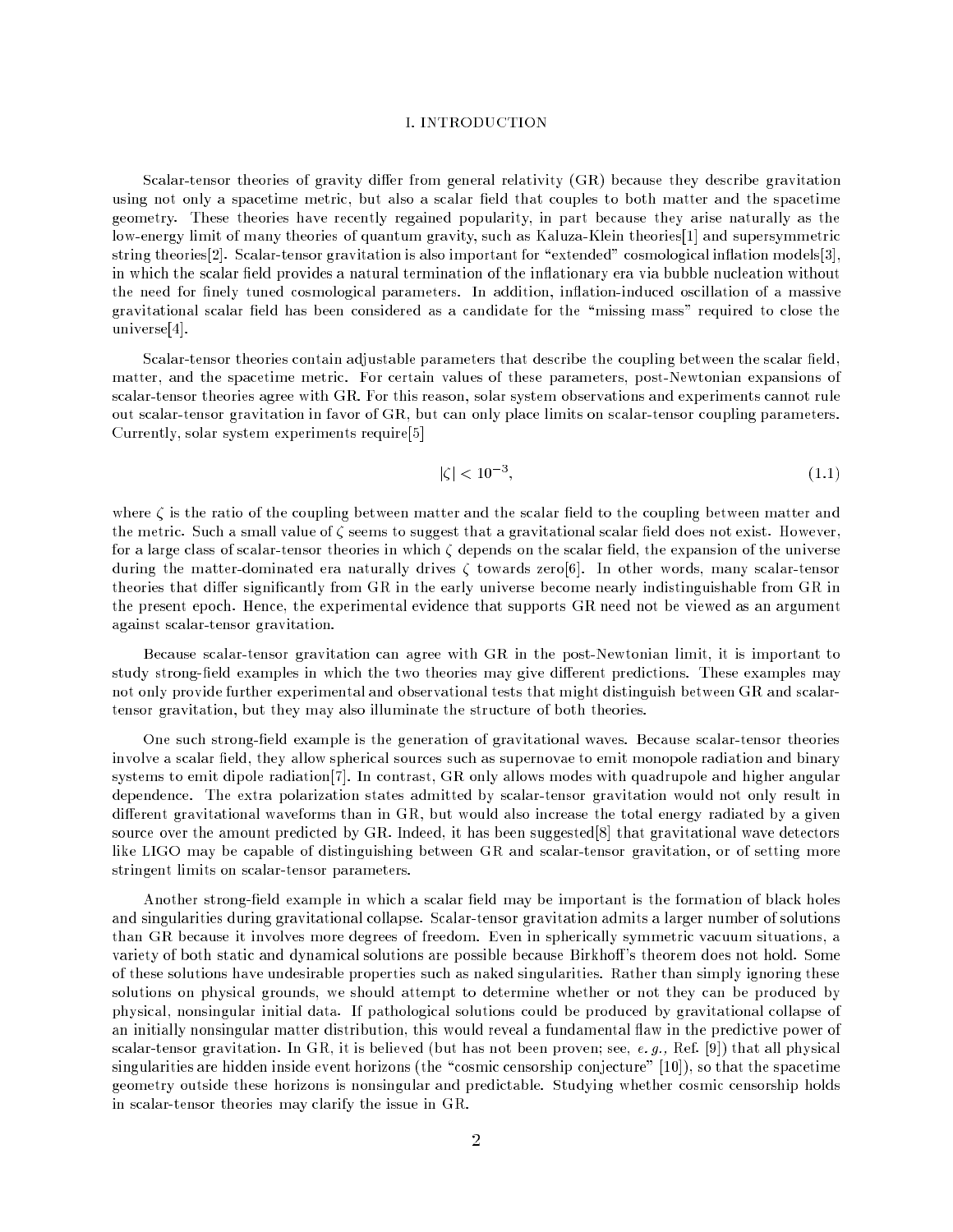We concentrate on Brans-Dicke (BD) theory<sup>[11]</sup>, the simplest of the scalar-tensor theories. BD contains a massless scalar field  $\phi$  and a single dimensionless constant  $\omega$  that describes the strength of the coupling between  $\phi$  and the matter. The post-Newtonian expansions of BD and GR agree in the limit  $|\omega| \to \infty$ . BD is consistent with solar system observations and experiments[5] for  $|\omega| \approx 5000$ . Arthough this relation permitts both positive and negative values of  $\omega$ , it is usually assumed that  $\omega > 0$  because positive values of  $\omega$  result in a positive contribution of matter to the scalar field and a positive value of the scalar field's stress-energy. Accordingly, for the majority of this paper we restrict ourselves to nonnegative values of  $\omega$ . However, for completeness we consider scenarios with negative  $\omega$  in Section V.B.

We have developed a new numerical code for Brans-Dicke theory that solves the coupled dynamical equations for the metric and scalar field for a spherically symmetric matter source consisting of collisionless particles. We use a traditional singularity-avoiding (SA) technique to solve the equations at early times in the simulation, and we employ an apparent horizon boundary condition (AHBC) method after the formation of a black hole. The latter method allows us to follow the evolution of the spacetime arbitrarily far into the future without encountering either coordinate pathologies or spacetime singularities. Our numerical method is described in detail in Ref.[12], henceforth referred to as Paper I. Here we use our code to address several long-standing questions concerning spherical collapse in Brans-Dicke theory.

Spherical BD collapse allows one to explore two strong-field phenomena in a simple setting: the generation of (monopole) gravitational radiation, and the formation of black holes and singularities. It is therefore not surprising that this problem has received much attention in the literature [13, 14, 15, 16]. However, because detailed studies of nonlinear time-dependent collapse were impeded by lack of numerical techniques, most treatments involve perturbation analyses or discussions of the final state of the collapsed object, as discussed in Section III. Only very recently[8] has there been any calculation of the time-dependent gravitational waveform produced by BD collapse. The dynamical behavior of the black hole produced by such an event has never been studied in detail.

We show numerically that for  $\omega \geq 0$ , Oppenheimer-Snyder collapse in BD ends in a black hole rather than a naked singularity, in agreement with the results of Shibata  $et al.[8]$ . We calculate accurate gravitational waveforms produced by the collapse, and evaluate the mass lost to gravitational radiation. At late times, we find that the exterior region of the resulting black hole is described by the Schwarzschild metric with a constant scalar field. This is expected, since a theorem of Hawking[16] states that *stationary* black holes in BD are identical to those in GR. However, we find that during the *dynamical* epoch in which it radiates mass, a BD black hole behaves quite differently from a black hole in general relativity. We find an epoch during which the event horizon of a dynamical BD black hole passes inside the apparent horizon, and the surface area of the event horizon decreases in time. This happens for all  $\omega$ , and is possible because the spacetime does not satisfy the null energy condition

$$
R_{ab}l^a l^b > 0 \qquad \text{for all null vectors } l^a,
$$
\n
$$
(1.2)
$$

where  $R_{ab}$  is the Ricci tensor.

For completeness, we also consider Oppenheimer-Snyder collapse for some negative values of  $\omega$ . As in the case of positive  $\omega$ , we find that the collapse ends in a black hole rather than a naked singularity, and that this black hole settles down to the Schwarzschild solution at late times. During dynamical epochs, a black hole with  $\omega < 0$  violates the null energy condition for most of its evolution, and possesses an event horizon that decreases in area and lies inside the apparent horizon.

## II. PROPERTIES OF BRANS-DICKE THEORY

In Brans-Dicke theory, gravitation is described by a metric  $g_{ab}$  and a scalar field  $\phi$ . The scalar field obeys a wave equation with a source term determined by the matter distribution. As in GR, test particles move on geodesics of the metric; they feel no additional force from the scalar field. However, unlike GR, the equations determining the metric are not Einstein's equations—they contain second derivatives of  $\phi$ .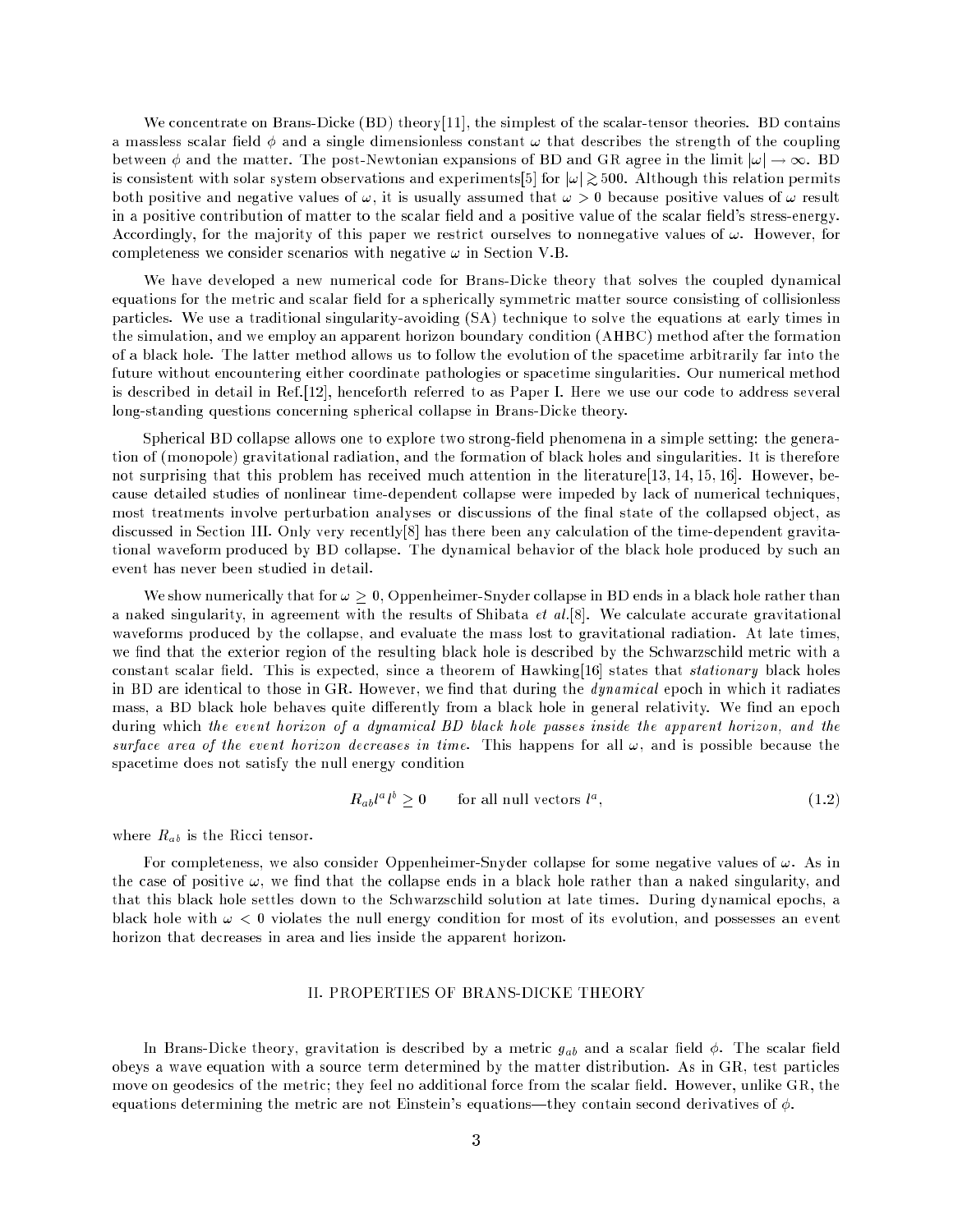#### A. Basic Equations

The action for Brans-Dicke gravitation is[11]

$$
I = \int \mathcal{L}_{\rm BD}(-g)^{1/2} d^4x,\tag{2.1}
$$

where the Lagrangian density is

$$
\mathcal{L}_{\rm BD} = g^{ab} R_{ab} \phi + \frac{16\pi}{c^4} \mathcal{L} - \frac{\omega}{\phi} g^{ab} \partial_a \phi \partial_b \phi.
$$
 (2.2)

The coupling constant  $\omega$  is dimensionless, and the scalar field  $\phi$  has dimensions of  $G^{-1}$ , where G is Newton's gravitational constant. The Lagrangian density  $\mathcal L$  for matter and nongravitational fields depends on the metric  $g^{ab}$  but not on  $\phi$ . The Ricci tensor  $R_{ab}$  is obtained from the metric in the usual way.

We choose our units such that  $c = \phi_{\infty} = 1$ , where  $\phi_{\infty}$  is the value of  $\phi$  far from all sources. Because we must have[11]

$$
\frac{1}{\phi_{\infty}} = \frac{3 + 2\omega}{4 + 2\omega} G \tag{2.3}
$$

in order for Brans-Dicke theory to reproduce the measured value of the gravitational constant in the Newtonian limit, our choice of units implies

$$
G = \frac{4+2\omega}{3+2\omega} \neq 1.
$$
\n
$$
(2.4)
$$

Variation of the action (2.1) with respect to  $g^{ab}$  and  $\phi$  yields the field equations

$$
\Box \phi = \frac{8\pi T}{3 + 2\omega},\tag{2.5}
$$

$$
G_{ab}\phi = 8\pi T_{ab} + \frac{\omega}{\phi} \left( \nabla_a \phi \nabla_b \phi - \frac{1}{2} g_{ab} \nabla_a \phi \nabla^a \phi \right) + \nabla_a \nabla_b \phi - g_{ab} \Box \phi.
$$
 (2.6)

Here  $\nabla$  denotes covariant differentiation with repect to the metric,  $\Box$  is the covariant Laplacian  $\nabla^a \nabla_a$ , and  $G_{ab}$  is the usual Einstein tensor. The term involving  $\omega$  on the right-hand side of Eq. (2.6) is the stressenergy of the scalar field. The last two terms in this equation ensure that both the contracted Bianchi identity  $\nabla_b G^{ab} = 0$  and the energy-momentum conservation law  $\nabla_b T^{ab} = 0$  remain satisfied even though Einstein's equations are not. These terms make Brans-Dicke theory different from general relativity with a Klein-Gordon scalar field for a source.

#### B. The Einstein Representation

Eqs. (2.5) and (2.6) are written in a representation in which test particles have constant rest masses and move on geodesics, but the field equations differ from Einstein's equations. This is known as the canonical or Brans-Dicke representation. One can also work in the Einstein representation[17], a conformal frame in which the field equations  $(2.6)$  become Einstein's equations but test particles have rest masses proportional  $\mathfrak{u} \circ \varphi$  .

One transforms to the Einstein representation by leaving the coordinates invariant and transforming the metric and stress-energy tensor according to

$$
\bar{g}_{ab} = \phi G_0 g_{ab},\tag{2.7a}
$$

$$
\bar{T}_{ab} = \phi^{-1} G_0^{-1} T_{ab}.
$$
\n(2.7b)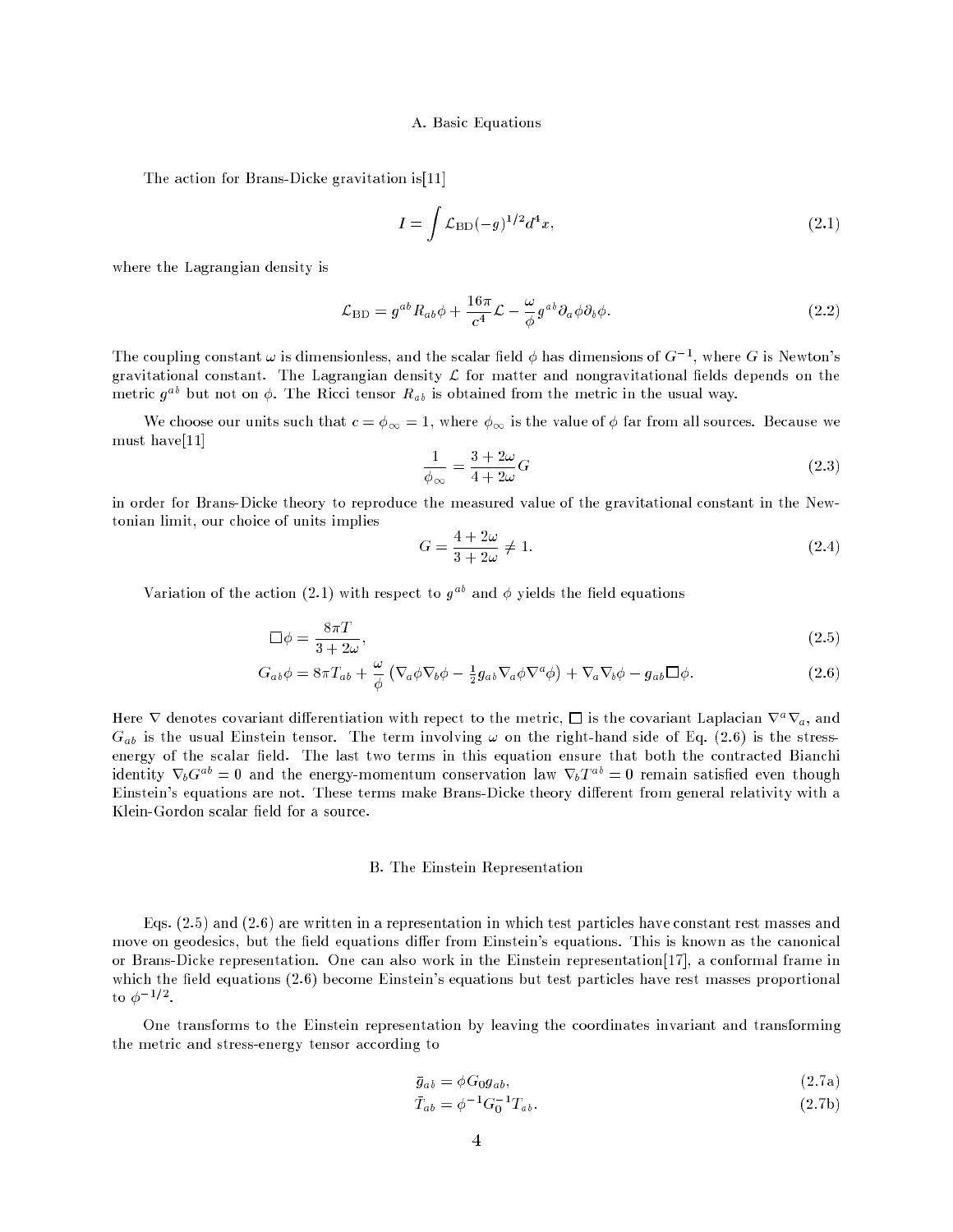This can be thought of as a position-dependent rescaling of the units of length, time, and reciprocal mass. The quantity  $G_0$  is an arbitrary constant with dimensions of G. Note that  $G_0$  merely represents a choice of mass units, and is not equal to the value of the gravitational constant measured, for example, by a Cavendish experiment. As in the Brans-Dicke representation, the locally measured gravitational constant depends on  $\phi$ , and therefore can vary in space and time.

The field equations resulting from Eqs.  $(2.7)$  are

$$
\bar{\Box}(\ln \phi) = \frac{8\pi \bar{T}}{3 + 2\omega},\tag{2.8}
$$

$$
\bar{G}_{ab} = 8\pi G_0 \bar{T}_{ab} + \frac{3+2\omega}{16\pi G_0 \phi^2} \left( \bar{\nabla}_a \phi \bar{\nabla}_b \phi - \frac{1}{2} \bar{g}_{ab} \bar{\nabla}_a \phi \bar{\nabla}^a \phi \right),\tag{2.9}
$$

where  $\alpha_{ab},\,\,{\rm v},\,$  and  $\Box$  are the Einstein tensor, covariant derivative, and wave operator obtained from the unphysical metric  $\bar{g}_{ab}$ . We have set  $c = 1$ .

The rest mass  $\bar{m}$  of a test particle in the Einstein representation is

$$
\bar{m} \equiv m\phi^{-1/2} G_0^{-1/2},\tag{2.10}
$$

where  $m =$  constant is the particle's rest mass in the Brans-Dicke representation. The trajectory of such a particle is given by[17]

$$
\frac{d}{d\bar{\tau}}\left(\bar{m}\bar{u}_{a}\right) - \frac{1}{2}\bar{m}\bar{g}_{bc,a}\bar{u}^{b}\bar{u}^{c} + \bar{m}_{,a} = 0, \qquad (2.11)
$$

where  $\bar{\tau}$  is the proper time of the particle as measured in the Einstein representation, and commas represent partial derivatives. This expression differs from the geodesic equation because of the third term, which represents an external force due to the scalar field.

Eqs. (2.9) contain no second derivatives of  $\phi$ ; they are simply Einstein's equations with a Klein-Gordon scalar field source. Because of this, the Einstein representation is useful in extending results from GR over to BD, particularly in vacuum. However, it is awkward for discussing physical situations because gravitational effects on matter are not produced solely by the metric: rest masses of particles depend on the scalar field. For example, Dicke<sup>[17]</sup> points out that the gravitational redshift of spectral lines is described in this representation as a combination of both a metric effect and a  $\phi$ -induced change of atomic and molecular energy levels.

The Brans-Dicke representation is more useful for physical interpretations because the rest masses of particles are constant and matter obeys the conservation law  $\nabla_a T^{ab} = 0$ . This makes it much easier easier to incorporate non-gravitational physics into the theory. Unless otherwise stated, we will work in the Brans-Dicke representation.

## C. Equivalence Principle

The weak equivalence principle states that the trajectory of an uncharged test particle with negligible self-gravity is independent of all properties of the particle itself. BD satisfies the weak equivalence principle because it is a metric theory: worldlines of freely falling test particles are determined by the metric alone. However, BD does not satisfy the strong equivalence principle, which requires that the weak equivalence principle be satisfied even for bodies with large gravitational self-energy.

As an extreme case of equivalence principle violation, consider a small matter particle and a small Schwarzschild black hole moving through a background spacetime. In this case, the analysis is claried by using the Einstein representation. As discussed earlier, a small matter particle does not move on a geodesic in this representation because its rest mass varies with the scalar field. A Schwarzschild black hole, on the other hand, is purely a metric phenomenon and contains no matter. Because the metric in this representation obeys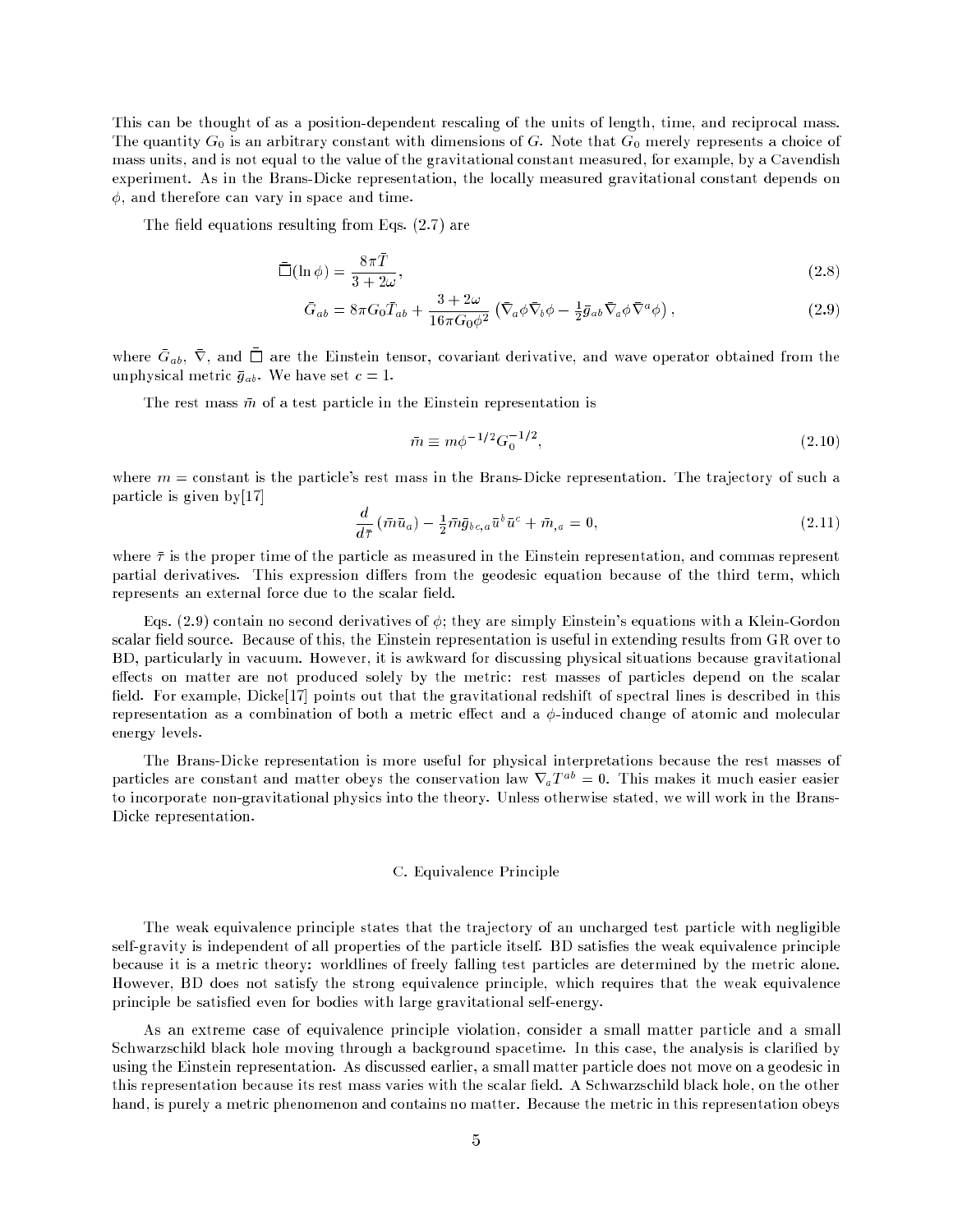Einstein's equations, the black hole moves on a geodesic, as in general relativity[16]. Thus, in Brans-Dicke theory, a small Schwarzschild black hole and a small matter particle move on different trajectories.

Similarly, the trajectory of a massive particle in Brans-Dicke theory depends on the ratio of its gravitational binding energy to its total energy (the Nordtvedt effect[18]). Even in the Newtonian approximation of DD, massive bodies possess an additional non-Newtonian 1/ $r^{\perp}$  acceleration towards an external mass[18]. In other words, a massive object in Brans-Dicke theory has a passive gravitational mass greater than its inertial mass.

## D. Masses

The general asymptotically flat, static solution to the Brans-Dicke equations in spherical symmetry can be written (see Sections II.D and II.E of Paper I)

$$
g_{00} = -1 + \frac{2M_{\rm T} + 2M_{\rm s}}{r},\tag{2.12a}
$$

$$
g_{0i} = 0,\tag{2.12b}
$$

$$
g_{ij} = 1 + \delta_{ij} \left( \frac{2M_{\rm T} - 2M_{\rm s}}{r} \right),\tag{2.12c}
$$

$$
\phi = 1 + \frac{2M_s}{r}.\tag{2.12d}
$$

The quantities  $M_s$  and  $M_T$  are constants, and are known as the scalar and tensor masses[19]. From Eq. (2.12a ), the Keplerian mass (active gravitational mass) measured by a test particle is

$$
M \equiv M_{\rm T} + M_{\rm s}.\tag{2.13}
$$

The scalar mass  $M<sub>s</sub>$  is so named because it describes the  $1/r$  dependence of the scalar field. The tensor mass  $M<sub>T</sub>$  is the Keplerian mass (active gravitational mass) measured by a test Schwarzschild black hole in the asymptotic region of the spacetime. This is easily seen by transforming Eqs. (2.12) into the Einstein representation, in which Schwarzschild black holes move on geodesics: using the transformation (2.7) and retaining only first-order terms, we obtain

$$
\bar{g}_{00} = -1 + \frac{2M_{\rm T}}{r},\tag{2.14a}
$$

$$
\bar{g}_{0i} = 0,\t\t(2.14b)
$$

$$
\bar{g}_{ij} = 1 + \delta_{ij} \left( \frac{2M_{\rm T}}{r} \right),\tag{2.14c}
$$

$$
\phi = 1 + \frac{2M_s}{r}.\tag{2.14d}
$$

Eq. (2.14a) shows that Keplerian orbits in the Einstein frame indeed measure a mass  $M<sub>T</sub>$ .

The appearance of two free parameters,  $M<sub>T</sub>$  and  $M<sub>s</sub>$ , in the asymptotic solution (2.12) is related to the violation of the equivalence principle. In general, the ratio of  $M<sub>s</sub>$  to  $M<sub>T</sub>$  depends on the gravitational binding energy of the source. For example, the asymptotic metric of a Schwarzschild black hole of Keplerian mass  $M$  is given by Eqs.  $(2.12)$  with

$$
M_{\rm T} = M,\tag{2.15a}
$$

$$
M_{\rm s}=0,\t\t(2.15b)
$$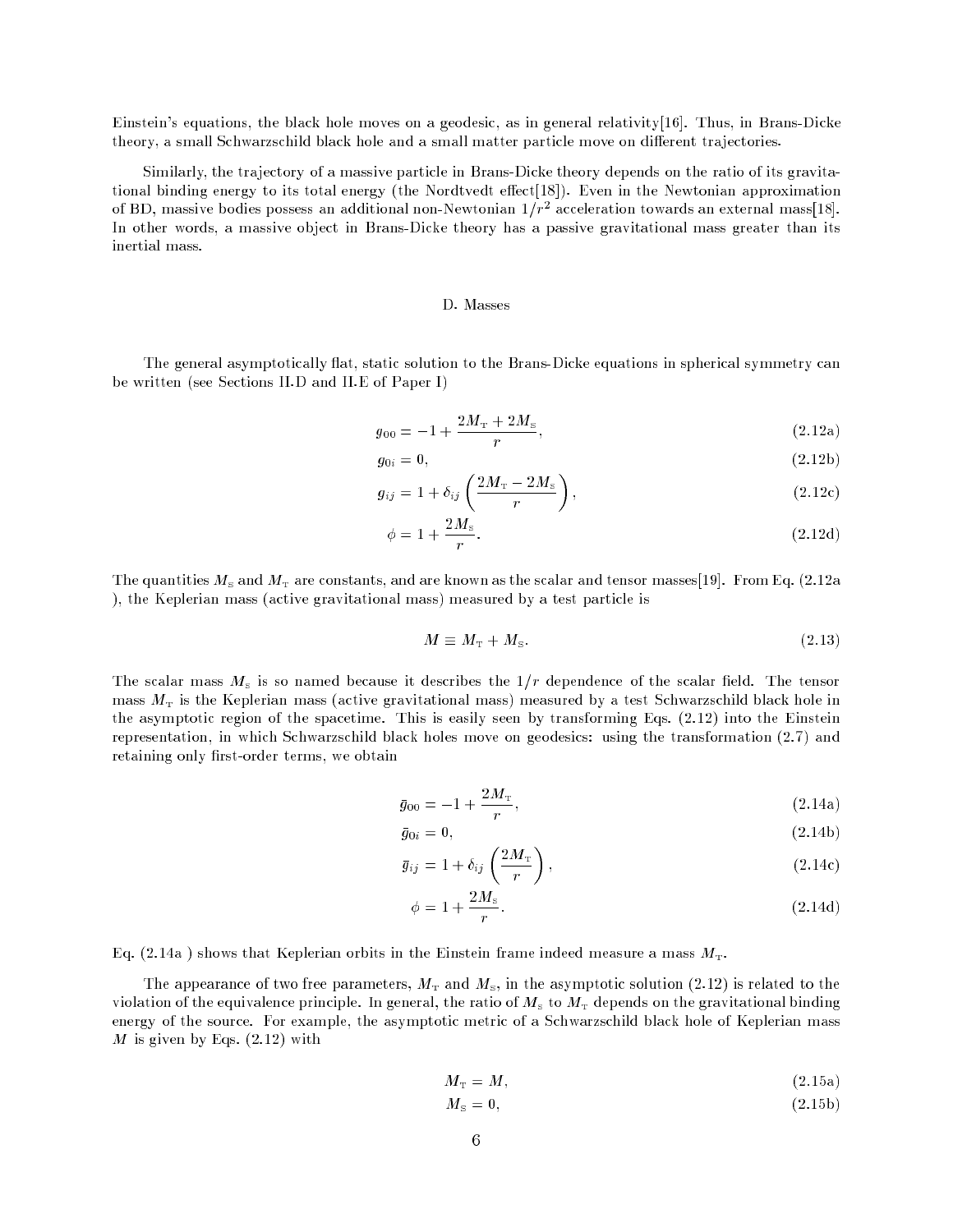but the external solution for a stationary, weakly gravitating spherical body of rest mass  $m$  is given by Eqs. (2.12) with[11]

3 + 2!

$$
M_{\rm T} = m,\t\t(2.16a)
$$

$$
M_{\rm s} = m \frac{1}{3 + 2\omega},\tag{2.16b}
$$

$$
M = m\frac{4+2\omega}{3+2\omega}.
$$
 (2.16c)

Note that the solution  $(2.16)$  assumes that the gravitational field is weak even inside the source, so it is valid for an object like the sun but not for a neutron star. In addition, although Eq. (2.16c ) indicates that the Keplerian mass of a weak source is different from its rest mass, it is important to note that Kepler's law for the metric (2.12) reads (restoring units using  $\phi_{\infty}$ )

$$
\Omega^2 r^3 = (M_{\rm T} + M_{\rm s})\phi_{\infty}^{-1} = M\phi_{\infty}^{-1},\tag{2.17}
$$

where  $\mathcal{U}$  is the orbital frequency. Substituting Eqs. (2.16c ) and Eqs. (2.3), we see that for a weak source we see that for a weak source we see that for a weak source we see that for a weak source we are weak sourc recover the Newtonian result  $u \cdot r^* = mG$ . For strong sources such as neutron stars, the quantity measured by Kepler's law is still  $M\phi_{\infty}^{-1}$ , but this quantity is not simply related to the rest mass of the source because there is signicant internal energy and gravitational binding energy.

The quantity most similar to the usual concept of mass is not the Kepler mass  $M = M_T + M_s$ , but the tensor mass  $M_{\rm T}$ . Indeed, with the natural choice of units  $\phi_{\infty} = 1$ , it is  $M_{\rm T}$  and not M that corresponds to the rest mass of a weakly gravitating body (Eq. (2.16)). Like the ADM mass in GR, the tensor mass is positive definite, decreases monotonically by emission of gravitational radiation, and is well-defined even for dynamical spacetimes [19]. The scalar mass  $M<sub>s</sub>$  and the Kepler mass M have none of these properties.

Conservation laws for tensor and scalar masses are obtained from the relation[19]

$$
\phi^{n-1}(U^{\mu\nu} + T^{\mu\nu}) = \frac{1}{16\pi} \left[ \phi^n(-g) \left( g^{\mu\nu} g^{\alpha\beta} - g^{\mu\alpha} g^{\mu\beta} \right) \right]_{,\alpha\beta}, \tag{2.18}
$$

which implies

$$
\left[\phi^{n-1} \left(U^{\mu\nu} + T^{\mu\nu}\right)\right]_{,\nu} = 0\tag{2.19}
$$

because of antisymmetry of the indices  $\alpha$  and  $\nu$  on the right-hand side of Eq. (2.18). Here  $T^{\mu\nu}$  is the stress-energy tensor, n is an arbitrary integer, and  $U^{\mu\nu}$  is a pseudotensor that involves first derivatives of the metric and first and second derivatives of the scalar field. The pseudotensor  $U^{\mu\nu}$  is different for each value of n. Explicit expressions for  $U^{\mu\nu}$  are given in Ref. [19]. One recovers the GR limit by setting the scalar field equal to a constant. In this case, Eq. (2.18) becomes independent of n, and  $U^{\mu\nu}$  reduces to the Landau-Lifshitz pseudotensor[20] multiplied by the factor  $\phi/16\pi$ .

From Eq.  $(2.18)$  one can obtain a conserved "mass" for any value of n. Let

$$
\mathcal{M}(r;n) \equiv \frac{1}{16\pi} \int \left[ (-g)\phi^n \left( g^{00} g^{ij} - g^{0i} g^{0j} \right) \right]_{,j} d^2 \Sigma_i, \tag{2.20}
$$

where  $\Sigma_i$  is the two-dimensional area element on a sphere of radius r in the asymptotic rest frame of the source, and  $i, j$  refer to components in Cartesian coordinates. Then define

$$
\mathcal{M}(n) \equiv \lim_{r \to \infty} \mathcal{M}(r; n). \tag{2.21}
$$

For stationary spacetimes, one can show that

$$
\mathcal{M}(n) = M_{\rm T} - \frac{1}{2}(2-n)M_{\rm s}
$$
\n(2.22)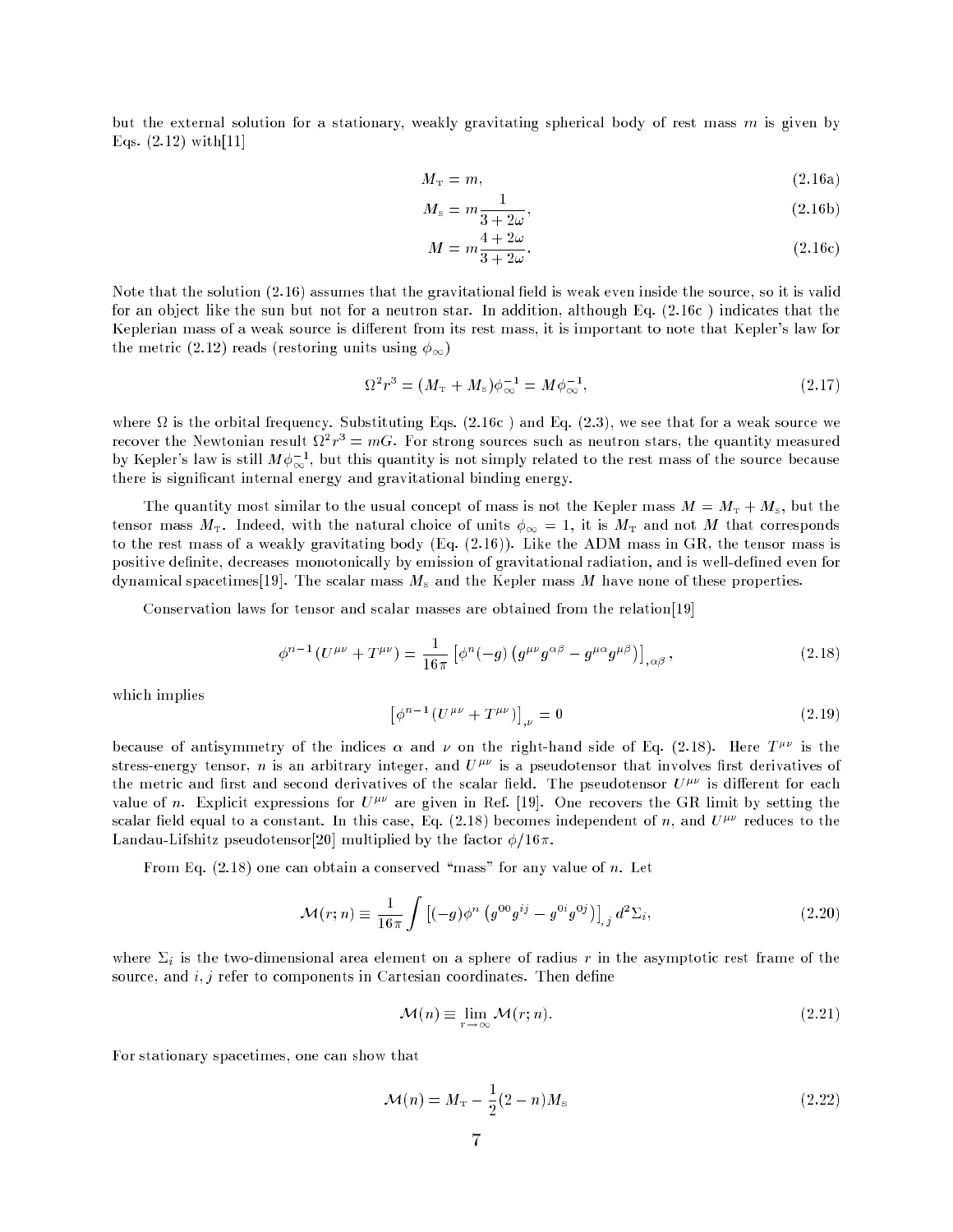by inserting Eqs. (2.12) into Eq. (2.20). Following Lee[19], we therefore dene the tensor mass of an arbitrary (possibly dynamical) asymptotically flat spacetime by

$$
\mathcal{M}_{\mathcal{T}} \equiv \mathcal{M}(2),\tag{2.23}
$$

which reduces to  $M<sub>T</sub>$  in the stationary case.

Similarly, we can identify the scalar mass with the quantity

$$
\mathcal{M}_{s}(n) \equiv \frac{2}{2-n} \left( \mathcal{M}(2) - \mathcal{M}(n) \right), \qquad n \neq 2,
$$
\n(2.24)

because  $\mathcal{M}_s(n) = M_s$  for a stationary spacetime. However, this quantity is not unique or even well-defined for a time-dependent spacetime: for  $n \neq 2$ ,  $\mathcal{M}(r; n)$  will in general depend on both r and n, and lim $_{r \to \infty} \mathcal{M}(r; n)$ will not exist. This is easily seen for the example of a dynamical spherically symmetric spacetime, in which

$$
\mathcal{M}(r;n) = M_{\rm T} + \frac{n-2}{4} \left( f(t-r) + rf'(t-r) \right) \tag{2.25}
$$

for large  $r$ . Here f is an arbitrary function of  $(t-r)$  and f is its derivative. Eq. (2.25) can be derived using the asymptotic metric (I.2.53)-(I.2.56), where the prefix I refers to an equation in Paper I. For  $n \neq 2$ , this function depends on both r and n, and does not approach a limit as  $r \to \infty$ . In contrast, the tensor mass (2.23) in this case is unique since  $\mathcal{M}(r; 2) = M_T = \text{constant}$ , independent of r.

Despite the impossibility of defining a dynamical scalar mass, the net change in scalar mass  $\Delta M_{\rm s}$  from a system that is initially stationary, emits gravitational radiation, and settles down into a final equilibrium state, is a unique, well-defined quantity[19]. For sufficiently large r and any  $n \neq 2$ ,

$$
\Delta M_{\rm s} = \mathcal{M}_{\rm s}(r; n)_{final} - \mathcal{M}_{\rm s}(r; n)_{initial}.
$$
\n(2.26)

We will therefore use the "instantaneous scalar mass function"

$$
\mathcal{M}_{s}(r) \equiv \mathcal{M}_{s}(r;0) \tag{2.27}
$$

to track the change in scalar mass during dynamical epochs. However, keep in mind that this quantity has no unique physical meaning except in time-independent situations; only changes in  $\mathcal{M}_s(r)$  from one stationary state to another are physically measurable.

Lee[19] has shown that if the scalar mass of a spherical system changes by an amount  $\Delta M_{\rm s}$  in a time  $\tau$ (measured at infinity), the system must also lose an amount of tensor mass given by

$$
\Delta M_{\rm T} \ge (3 + 2\omega) \frac{(\Delta M_{\rm s})^2}{\tau}.
$$
\n(2.28)

### E. Spherically Symmetric Vacuum Solution

Brans[21] has constructed the exact static vacuum solution to Eqs. (2.6) and (2.5) in spherical symmetry. This solution can take one of four possible forms, depending on the values of arbitrary constants appearing in the solution. The Brans type I solution is the only form that is permitted for all values of  $\omega$ ; the other three forms are only allowed for  $\omega \leq -3/2$ . We write the Brans type I solution using an isotropic spatial coordinate:

$$
ds^{2} = -\xi^{2(Q-\chi)}dt^{2} + \left(1 + \frac{r_{0}}{r}\right)^{4} \xi^{2(1-Q)}\left(dr^{2} + r^{2} d\Omega^{2}\right),
$$
\n(2.29)

$$
\phi = \xi^{\chi},\tag{2.30}
$$

where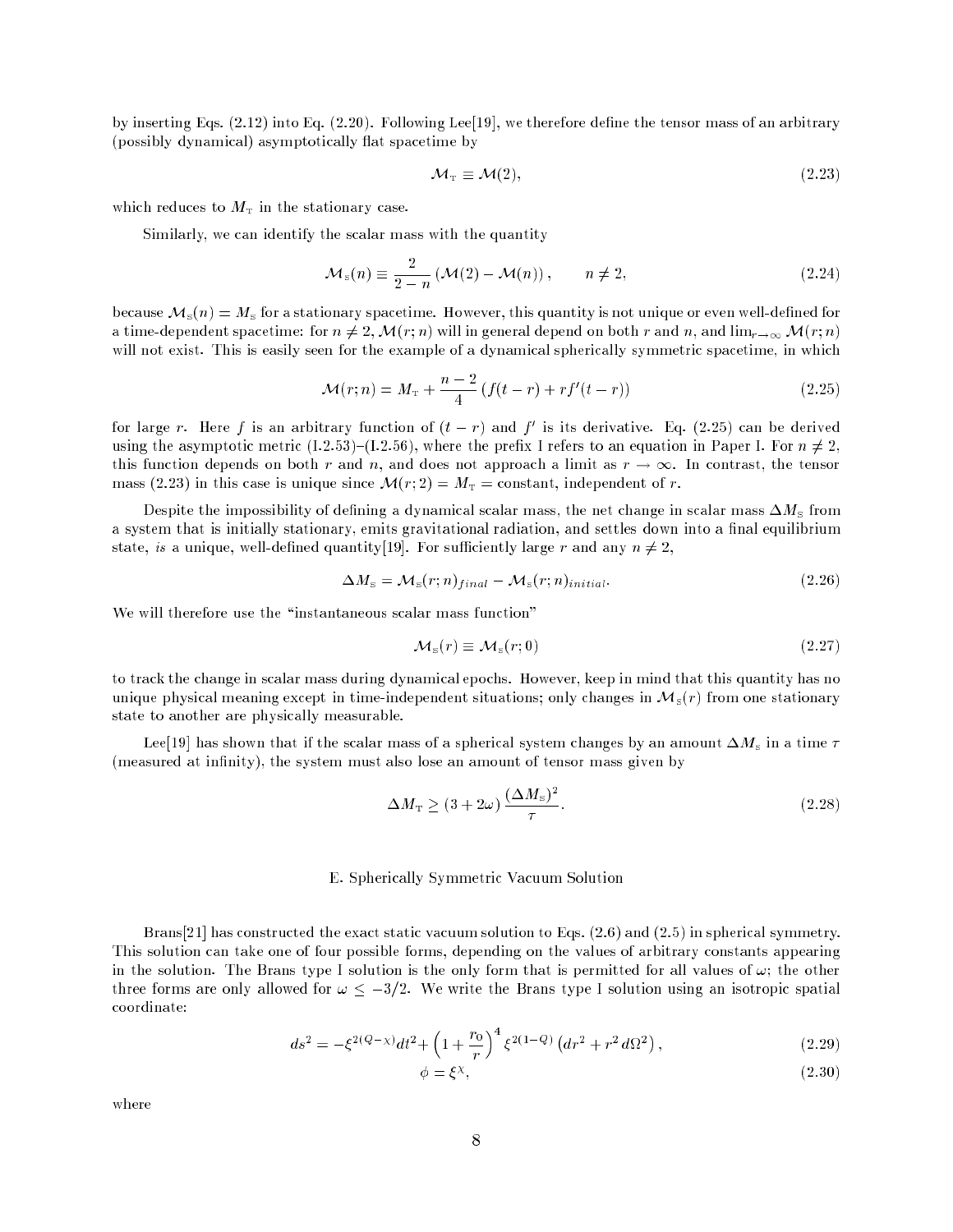$$
\xi \equiv \frac{r - r_0}{r + r_0},\tag{2.31}
$$

and  $r_0$ ,  $Q$ , and  $\chi$  are arbitrary constants subject to the constraint

$$
Q^{2} + \chi^{2} \left( 1 + \frac{\omega}{2} \right) - Q \chi - 1 = 0.
$$
 (2.32)

The quantity  $r_0$  is a mass parameter: it is related to the scalar and tensor masses by

$$
M_{\rm s} = -r_0 \chi,\tag{2.33}
$$

$$
M_{\rm T} = r_0(2Q - \chi). \tag{2.34}
$$

Our parameters  $\chi$  and Q correspond to  $C/\lambda$  and  $(1+C)/\lambda$  in Brans' notation. We have eliminated a constant conformal factor and the arbitrary constant associated with the choice of time coordinate by requiring the metric (2.29) to be asymptotically Minkowskian. For  $\chi = 0$  and  $Q = 1$ , this solution reduces to the Schwarzschild solution with  $\phi = constant$  for any value of  $\omega$ .

Campanelli and Lousto<sup>[22]</sup> have examined this metric using a different parameterization, and have found that it is asymptotically flat for all Q and  $\chi$ , and that the surface  $r = r_0$  acts as an event horizon when  $2Q - \chi > 1$ . In addition, the scalar invariant  $I = R^{abcd}R_{abcd}$  is finite at  $r = r_0$  whenever  $Q = 1, \chi = 0$  (the Schwarzschild solution), or whenever  $Q \geq 2$ . In the latter case,  $\omega \to -\infty$  as  $\chi \to 0$ , so this metric agrees with the Schwarzschild solution in the post-Newtonian limit. This solution is not merely a relabeling of the Schwarzschild metric because some components of the Ricci tensor are nonzero[22], even in the limit  $\chi \to 0$ . In addition, although this solution possesses a nonsingular event horizon  $(I$  is finite), it is peculiar because the area of this horizon is infinite  $(g_{\theta\theta}$  diverges).

#### F. Limiting cases

It is often stated that Brans-Dicke theory reduces to general relativity in the limit  $|\omega| \to \infty$ . This is not entirely correct. It is certainly true that any solution of Einstein's equations is also a solution of the Brans-Dicke field equations (2.6) with  $\phi$  strictly constant, and that  $\phi = constant$  is a solution of the wave equation (2.5) for  $|\omega| = \infty$ . However, this by no means implies that all Brans-Dicke solutions satisfy Einstein's equations in the limit  $|\omega| \to \infty$  or in the limit  $\phi \to \text{constant}$ .

For example, although the Brans type I metric (2.29) reduces to the Schwarzschild solution for  $\chi = 0$ and  $Q = 1$ , Matsuda<sup>[14]</sup> points out that if one assumes a finite  $\omega$  and takes the limit  $\chi \to 0$ ,  $Q \to 1$ , the areal radius

$$
r_s = r \left(1 + \frac{r_0}{r}\right)^2 \xi^{(1-Q)} \tag{2.35}
$$

tends to zero for  $r = r_0$ , but approaches  $2r_0$  for  $r = r_0 + \epsilon$  for any  $\epsilon > 0$ . This result is the truncated Schwarzschild metric[23], which contains a singular event horizon.

In addition, taking the limit  $\chi \to 0$  with  $Q \neq 1$  results in  $|\omega| \to \infty$  and  $\phi \to$  constant, but produces a metric that is different from the Schwarzschild solution, even though the field equations Eq.  $(2.6)$  with a constant scalar field reduce to Einstein's equations. This is because in these solutions derivatives of  $\phi$  vanish like  $\omega$  =  $\tau$  - rather than  $\omega$  = as  $|\omega| \to \infty$ , and therefore the second term on the right-hand side of Eq. (2.6) approaches a finite value.

Although it is not mathematically rigorous to say that Brans-Dicke theory reduces to general relativity in the limit  $|\omega| \to \infty$ , such a statement may be correct for physical situations. The reason is that  $|\omega| \to \infty$ solutions other than those of GR tend to have unphysical properties. For example, many solutions of Eq. (2.29) in the limit  $\chi \to 0$  possess naked singularities. However, rather than simply discarding these unphysical solutions, it is important to determine whether they can be produced by nonsingular initial data.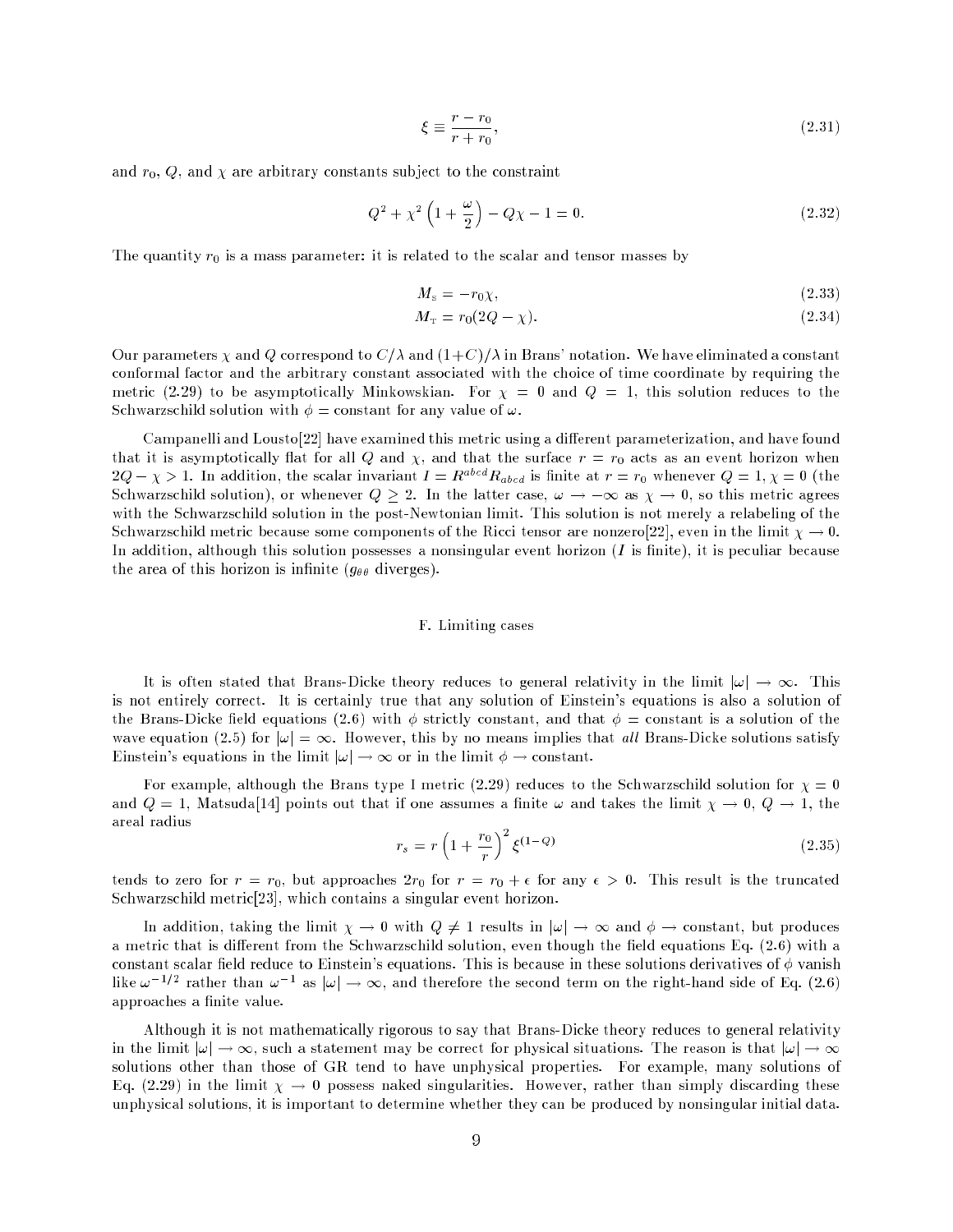There is an additional reason why solutions with  $|\omega| \to \infty$  different from those of GR may not be physically relevant. In the presence of matter, regularity conditions require a static spherically symmetric spacetime to obey

$$
\frac{\phi_{,rs}}{\phi} = \frac{8\pi}{3\phi_0} \frac{T_0 r_s}{3 + 2\omega} \tag{2.36}
$$

near the origin[24]. Here  $r_s$  is the areal radius,  $\phi_0$  is the central value of  $\phi$ , and  $T_0$  is the central value of the trace of  $I_{ab}$ . This boundary condition requires  $\varphi,_{r_s} \sim \omega$  as  $|\omega| \to \infty$ . Since the above non-Schwarzschild  $|\omega| \to \infty$  solutions require  $\varphi_{,r_s} \sim \omega^{-1/2}$  as  $|\omega| \to \infty$ , these solutions cannot serve as an exterior metric for a nonsingular spherical material body. This suggests that the collapse of such a body in the limit  $|\omega| \to \infty$ should result in a Schwarzschild black hole.

## III. GRAVITATIONAL COLLAPSE

The subject of gravitational collapse in Brans-Dicke theory has been discussed extensively in the literature. Because there exist Brans-Dicke solutions different from those of GR, it had been conjectured [13] that a collapsing body reaches a different final state in the two theories. However, Penrose<sup>[25]</sup> suggested that the opposite is true: the end result of collapse in BD, as in GR, is either a Schwarzschild or Kerr black hole.

## A. Large  $\omega$  theory[15]

Evidence for Penrose's conjecture was supplied by Thorne and Dykla[15], who investigated the question using an approximate version of BD for large values of  $\omega$ . In this formalism, one expands the metric, scalar field, and stress-energy tensor in powers of  $1/\omega$ , and drops higher-order terms in the field equations. The zeroth order terms yield Einstein's equations and a constant scalar field, so that the background metric is given by general relativity. The first order terms govern the evolution of Brans-Dicke perturbations about this general relativistic background.

Because the background metric is determined by general relativity, the only vacuum black hole solution with a nonsingular event horizon is the Kerr metric, with the Schwarzschild metric as a special case. For a Kerr background with  $|a| < M$ , theorems of Carter[26] and of Fackerell and Ipser[27] require that the scalar field must be constant and the metric perturbation must vanish everywhere if all physical quantities are to remain regular on the Kerr horizon and at infinity. Thus, the only black hole vacuum solution to the large  $\omega$  theory without a naked singularity is the Kerr metric with a constant scalar field.

Furthermore, one can apply results of Price[28] to show that in the large  $\omega$  theory, spherically symmetric collapse results in a Schwarzschild black hole. Any scalar field perturbation present in the initial data radiates away until  $\phi = constant$ .

Thus, black holes without naked singularities in the large  $\omega$  theory are identical to those in general relativity, and these black holes, at least in the nonrotating case, are produced by gravitational collapse of matter. This suggests that the same may be true for Brans-Dicke theory.

However, there are a few points that are not addressed by this analysis. Although the large  $\omega$  theory is intended as an approximation to Brans-Dicke theory for experimentally acceptible values of  $\omega$ , the background metric must be a solution of Einstein's equations, and not one of the other  $|\omega| \to \infty$  solutions, discussed in Section II.C, that are permitted by the Brans-Dicke equations. By expanding in  $1/\omega$ , one automatically excludes those solutions in which scalar held derivatives behave like  $\omega$  =2. It is therefore not surprising that gravitational collapse in large  $\omega$  theory produces black holes identical to those in general relativity, since the background metric excludes many other possibilities from the start. Furthermore, by assuming regularity at the event horizon of the final black hole, this analysis sidesteps the question of whether a naked singularity can result from collapse of a nonsingular object.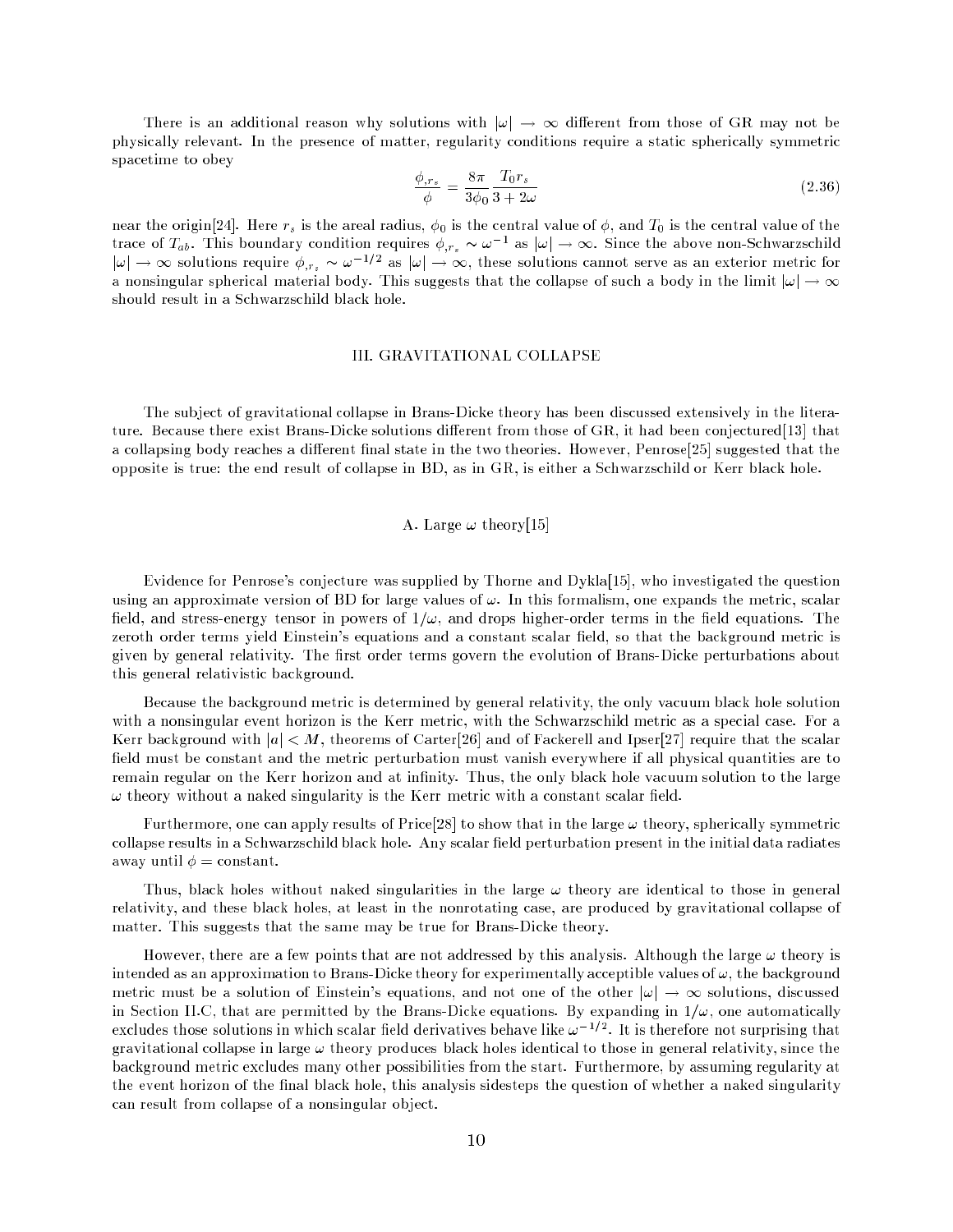#### B. Hawking's theorem

By working in the Einstein representation, Hawking[16] extended some of his theorems for general relativistic black holes to Brans-Dicke theory. In particular, if the Einstein-representation Ricci tensor satisfies the null energy condition

$$
\bar{R}_{ab}l^a l^b \ge 0 \qquad \text{for all null } l^a,\tag{3.1}
$$

then a stationary black hole must be either static or axisymmetric, and must have spherical topology. From this, Hawking proved that in such a solution the scalar field must be strictly constant. This implies that the black hole is a solution of Einstein's equations, and that the scalar mass  $M<sub>s</sub>$  is zero. Therefore, as long as Eq. (3.1) is satised, any object that collapses to a black hole in Brans-Dicke theory must radiate away all of its scalar mass before it settles into final equilibrium, and this equilibrium state will be either a Kerr or Schwarzschild spacetime. One can show from Eq. (2.9) that Eq. (3.1) will be satisfied as long as  $\omega > -3/2$ and as long as the matter satisfies  $T_{ab}t^*t^* \geq 0$ .

Note that Hawking's theorem assumes the existence of a black hole with a regular event horizon; it does not address the question of whether Brans-Dicke collapse proceeds instead to a naked singularity. Although this possibility is unphysical, it is interesting to consider whether it is automatically excluded by the theory.

### C. Numerical Simulations

Before the modern development of numerical relativity, Matsuda and Nariai[29] numerically evolved adiabatic spherical BD collapse of an ideal gas. They found that for  $\omega = 10$ , the early features of the collapse are not too different from the GR result. However, since they used for their evolution a generalization of the Misner-Sharp[30] equations, which become singular at an apparent horizon, they could not determine the end result of the collapse. In addition, because they used a Lagrangian hydrodynamics scheme covering only the matter, they were not able to treat propagation of monopole gravitational radiation into the vacuum region surrounding the collapsing object.

Recently, Shibata et al.<sup>[8]</sup> have simulated the spherical collapse of a pressureless fluid in Brans-Dicke theory for  $\omega \geq 5$ , and have calculated gravitational waveforms and spectra that result from such a collapse. They have found that an apparent horizon forms, and that the scalar field approaches a constant value afterwards, in agreement with Hawking's theorem.

## **IV. NUMERICAL METHOD**

We use a spherically symmetric mean-field particle simulation scheme to solve the Brans-Dicke equations for collisionless matter. We adopt the spatially isotropic metric

$$
ds^{2} = -(\alpha^{2} - A^{2}\beta^{2}) dt^{2} + 2A^{2}\beta dr dt + A^{2}(dr^{2} + r^{2} d\Omega^{2}),
$$
\n(4.1)

where A,  $\alpha$ , and  $\beta$  are functions of t and r, and we use the maximal time slicing condition

$$
K^a_{\ a} = 0,\tag{4.2}
$$

where  $K_{\ b}^*$  is the extrinsic curvature tensor. All calculations are done in the physical Brans-Dicke representation of the theory, rather than in the Einstein conformal frame.

We calculate matter source terms by binning a finite number of particles into zones on a numerical grid. The source terms are then used to solve the field equations for the metric and  $\phi$  by finite differencing. At each time step, particles are moved according to the geodesic equations. The maximal slicing condition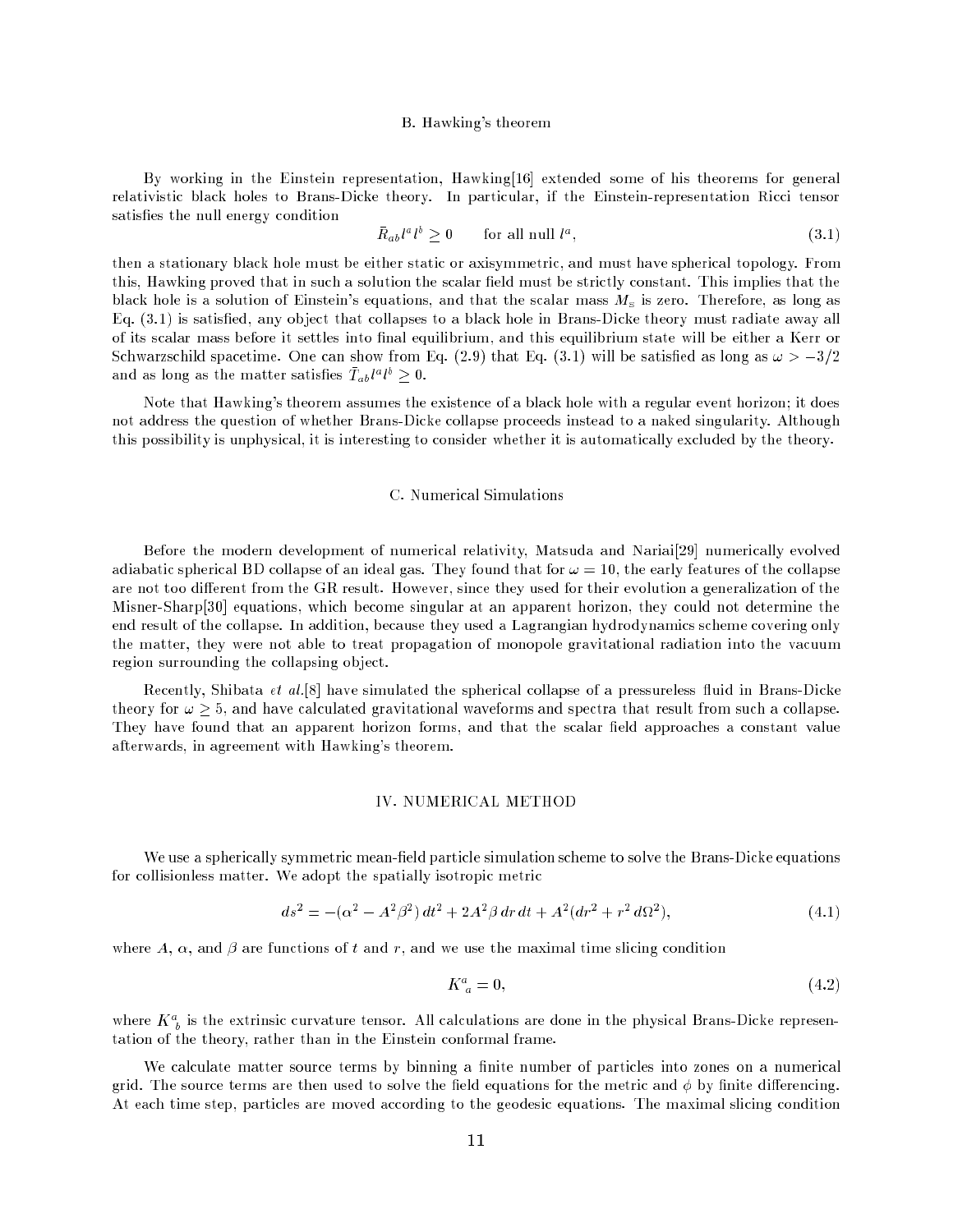prevents our code from encountering the spacetime singularity that forms at the origin after collapse to a black hole.

After an apparent horizon (AH) forms, we switch to an apparent horizon boundary condition (AHBC) scheme that is capable of integrating arbitrarily far into the future. By locking the AH to a fixed radial coordinate, we solve for the numerical variables in the region outside the AH, and discard the interior region. This is possible because the interior cannot causally influence the exterior. In the case of uniform or nearly uniform collapse, we can wait until all particles have fallen into the black hole before using the AHBC method; in this way, we do not need to include particles in our AHBC code.

Details of our numerical code are presented in Paper I.

## V. NUMERICAL RESULTS

## A. Oppenheimer-Snyder Collapse for  $\omega \geq 0$

In this section we examine Oppenheimer-Snyder collapse in Brans-Dicke theory for nonnegative values of the coupling constant  $\omega$ . In these examples, an initially stationary uniform particle distribution of tensor mass  $M_T(0)$  and areal radius  $R_s = 10M_T(0)$  is allowed to collapse to a final state. A black hole is formed in each case. Initially the spacetime is evolved using our SA method described in Paper I. After the formation of an apparent horizon, which occurs at about  $t \sim 45 M_T(0)$ , we switch to our AHBC method. By this time, all matter has already fallen into the black hole.



**Figure 1** Gravitational waveform  $f(t - r)$  for Oppenheimer-Snyder conapse as seen by an observer far from the source, shown for five values of  $\omega$ . For each case,  $M_{\rm T}(0)/R_s = 0.1.$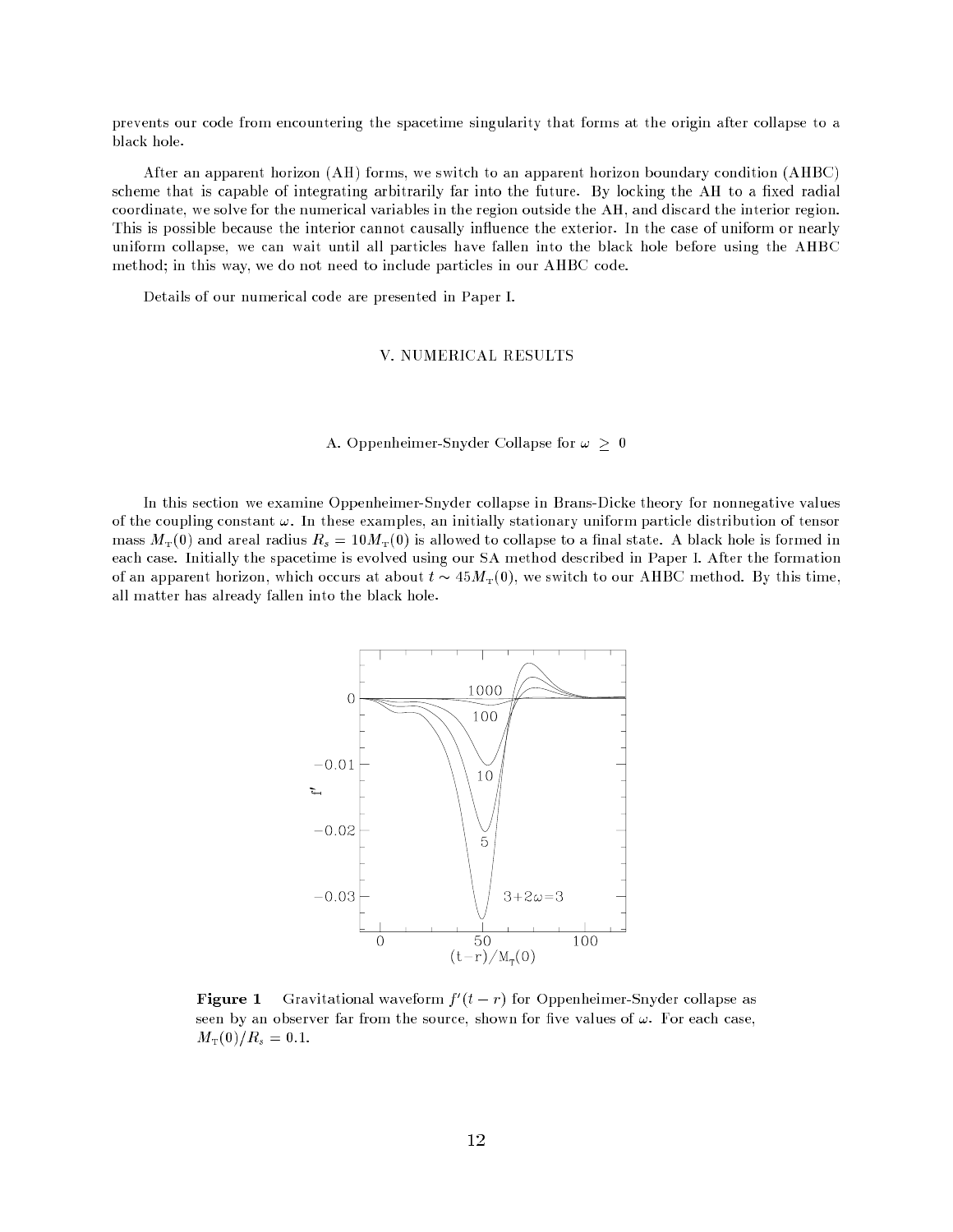

**Figure**  $\boldsymbol{z}$  - Same as Figure 1 except we plot the quantity  $\log |t|$   $(t = r)|$  in order to better show the behavior of the waveforms as  $\omega \to \infty$ . For large  $\omega$ , the wave amplitude is proportional to  $1/(3 + 2\omega)$ .

## 1. Gravitational radiation

The most obvious qualitative difference between BD and general relativity is that because BD contains a scalar field, it allows gravitational radiation even in spherical symmetry. The general spherically symmetric solution of the BD equations in the asymptotic region far from the source can be written  $(c.f. Eqs. I.2.53-$ I.2.56)

$$
g_{00} = -1 + \frac{2M_{\rm T}}{r} + \frac{f(t - r)}{r},\tag{5.1a}
$$

$$
g_{0i} = 0,\t\t(5.1b)
$$

$$
g_{ij} = 1 + \delta_{ij} \left( \frac{2M_{\rm T}}{r} - \frac{f(t-r)}{r} \right),\tag{5.1c}
$$

$$
\phi = 1 + \frac{f(t - r)}{r},\tag{5.1d}
$$

where f is an arbitrary function of  $(t - r)$ . For static situations, f is the scalar mass  $M<sub>s</sub>$  of the system. In Figures 1 and 2 we plot the gravitational wave amplitude  $f(t-r)$  for Oppenheimer-Snyder collapse, calculated by reading off the value of  $r\partial\phi/\partial t$  far from the black hole at  $r = 80M<sub>T</sub>(0)$ . Here a prime denotes a deriviative with respect to the argument. The quantity  $\mu$  ( $t = r$ ) depends only on  $\omega$  and on the ratio  $M_{\rm T}(0)/R_s$ . For large  $\omega$ , we find that the gravitational wave amplitude is proportional to  $1/(3 + 2\omega)$ , in agreement with the results of Shibata[8] *et al.*. In the limit  $\omega \to \infty$  no radiation is emitted, as in general relativity.

As the collapsing object emits monopole gravitational radiation, the tensor mass, scalar mass, and active gravitational mass decrease in time. Figure 3 shows the scalar mass as a function of time, normalized to the initial tensor mass. The resulting black hole radiates away all its scalar mass during the course of its evolution, in agreement with the results of Hawking[16] and of Shibata[8] *et al.*. This is equivalent to the statement that the scalar field approaches a constant value as  $t \to \infty$ . For the five values of  $\omega$  shown, the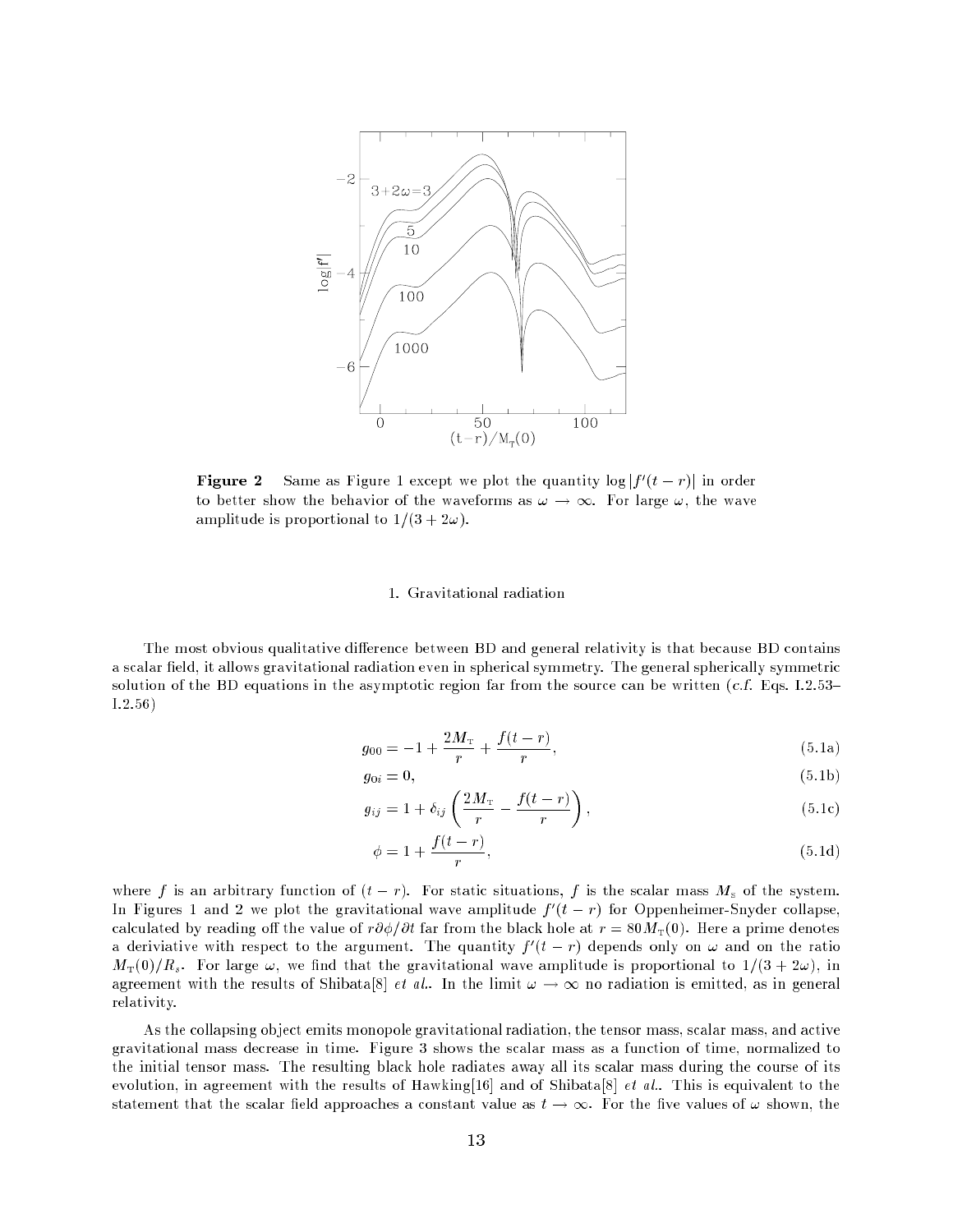

**Figure 3** Scalar mass function  $\mathcal{M}_s(r)$  versus time for Oppenheimer-Snyder collapse, calculated at  $r = 80M<sub>T</sub>(0)$  from Eq. (I.2.64.b) and shown for five values of  $\omega$ . The quantity  $\mathcal{M}_s(r)$  is well-defined and unique only for stationary systems, so only the initial and final values of  $\mathcal{M}_s(r)$  are physically meaningful, and are equal to the scalar mass  $M_s$ . The scalar mass is zero in the final state.

net loss in scalar mass is  $\Delta M_{\rm s}/M_{\rm T}(0) = 0.31, 0.19, 0.094, 0.0094,$  and 0.00094, in order of increasing  $\omega$ . We see that for large  $\omega$ , the total radiated scalar mass is proportional to  $1/(3 + 2\omega)$ .

Figure 4 shows the tensor mass of the system as a function of time, calculated from Eq. (I.2.64a). Unlike the scalar mass  $M<sub>s</sub>$  and the active gravitational mass  $M$ , the tensor mass  $M<sub>T</sub>$  is a meaningful quantity even during dynamical epochs, and can be interpreted as the energy contained in the system. The tensor mass should decrease monotonically as the system loses energy to gravitational radiation. The reason this is not true in our simulations is because of higher order terms that are not included in Eq. (I.2.64a). These terms introduce  $O(1/r)$  corrections to the tensor mass that would not be present if we evaluated Eq. (I.2.64a) at a much larger radius. These terms are not present in the final state of collapse (See Eq. I.5.7), and are more apparent in Figure 4 than in Figure 3 because the change in tensor mass is much smaller than the change in scalar mass.

By extrapolating the measured value of  $\mathcal{M}_{\rm T}(r)$  at several different radii to  $r = \infty$  during the initial and final stationary states, we can determine the true change in tensor mass for the collapse to reasonable accuracy. This process, which is described in more detail in Paper I, yields  $\Delta M_{\rm T}/M_{\rm T}(0) = 0.012, 0.006$ . 0.003, 0.0003, and 0.00004 for the five values of  $\omega$  shown in Figure 4. For large  $\omega$ , our results indicate that the total radiated tensor mass is proportional to  $1/(3 + 2\omega)$ . For  $\tau \sim 30M<sub>T</sub>(0)$ , which from the figures is a reasonable lower limit on the conapse timescale, the quantity (3 +  $2\omega$ )( $\Delta M_{\rm S}$ ) /( $7\Delta M_{\rm T}$ ) is equal to 0.8 for  $3 + 2\omega = 3$ , and is very close to 1 for the other values of  $\omega$ . We see therefore that Lee's inequality (2.28) is satisfied.

The active gravitational mass M, normalized to the initial tensor mass  $M<sub>T</sub>(0)$ , is shown in Figure 5. Although the tensor mass loss, i. e., the total energy of the emitted gravitational radiation, is small, the change in M can be much larger because of the large change in scalar mass. Although M should not be interpreted as the energy of the system, it is the quantity measured by test particles in Keplerian orbits in the asymptotic region.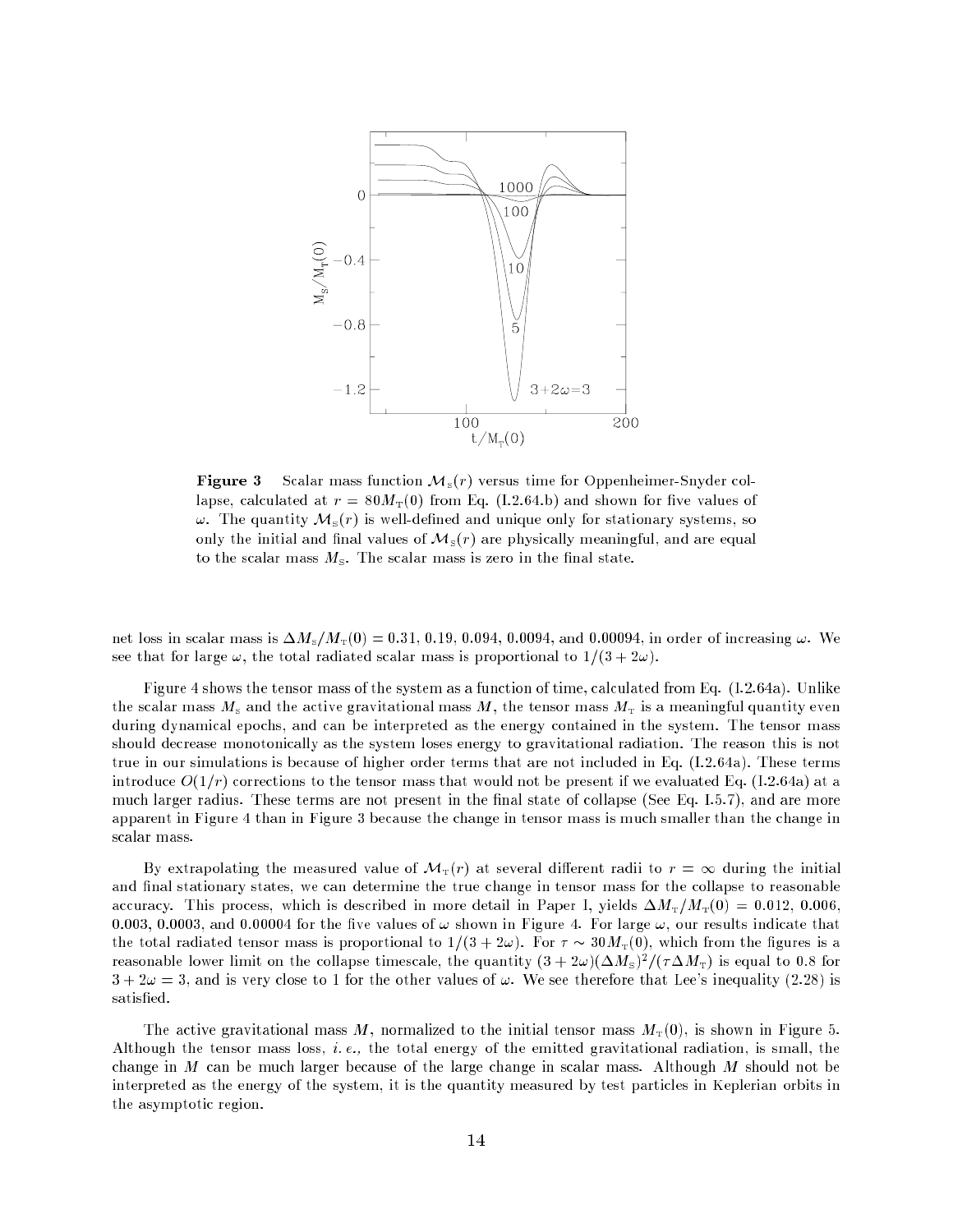

Figure 4 Change in tensor mass function  $M<sub>T</sub>$  versus time for Oppenheimer-Snyder collapse, calculated at  $r = 80M<sub>T</sub>(0)$  using Eq. (I.2.64a) and shown for five values of  $\omega.$ 



**Figure 5** Active gravitational mass  $M(r) = M_s(r) + M_T$  versus time for Oppenheimer-Snyder collapse, measured at  $r = 80 M_T(0)$  and shown for five values of  $\omega$ . The quantity  $M$  is well-defined and unique only for stationary systems, so only the initial and final values of  $M$  are physically meaningful.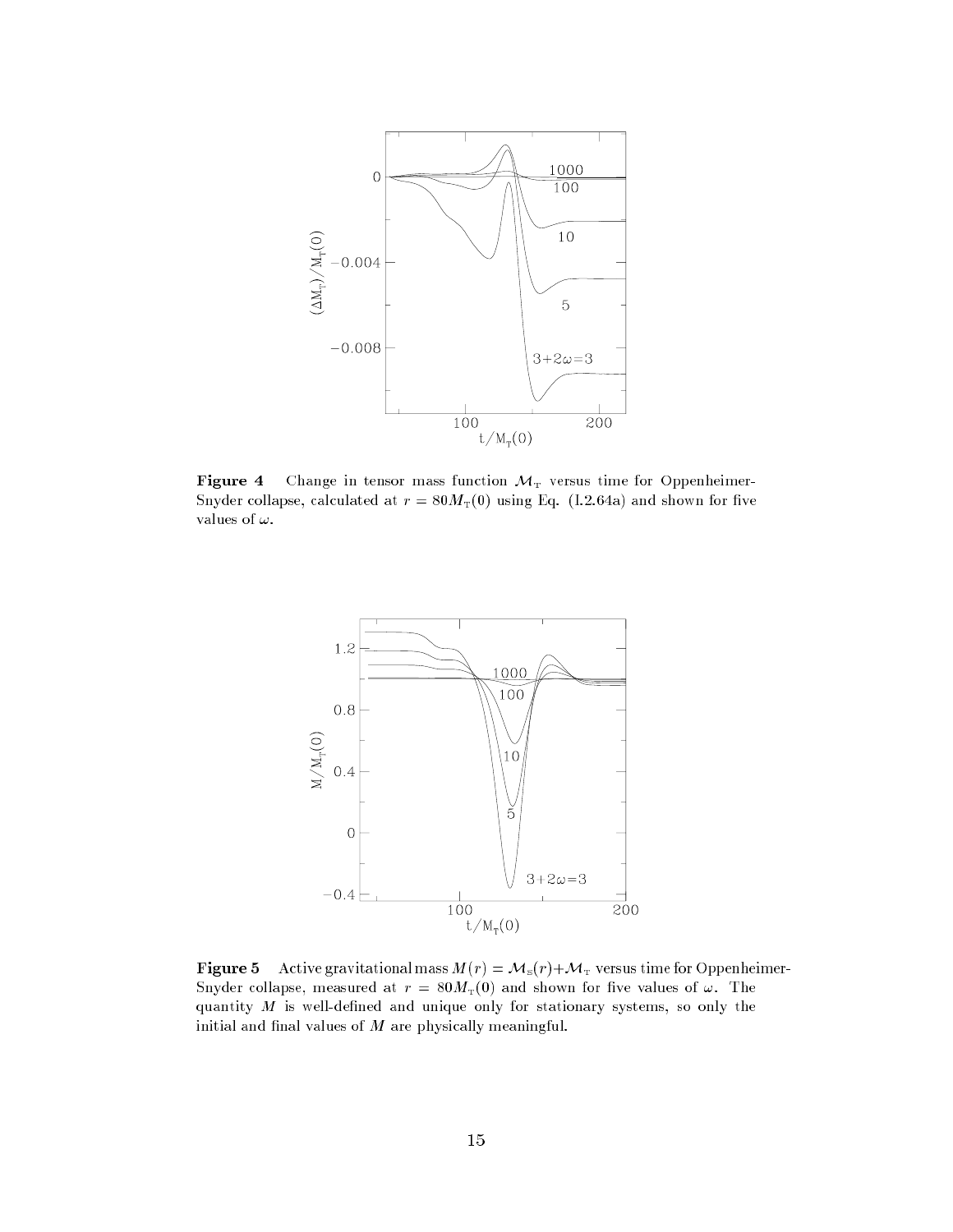

**rigure 6** The Klemann invariant I in units of  $48M_T^2r_s^2$  versus areal radius  $r_s$ , for Oppenheimer-Snyder collapse with  $\omega = 0$  and initial areal radius  $R_s = 10 M_\text{T}(0)$ . One can see the outgoing pulse of radiation before the black hole settles down into its stationary state. This state is the Schwarzschild solution, for which  $M = M<sub>T</sub>$ and  $I/(48M_T^2 r_s^2) = 1.$ 

## 2. Properties of Brans-Dicke Black Holes

According to Hawking's theorem[16], a stationary BD black hole with a nonsingular event horizon must satisfy Einstein's equations, so that a black hole produced by spherical BD Oppenheimer-Snyder collapse must obey the Schwarzschild solution once it settles down into a final stationary state. We show this explicitly by computing the scalar invariant

$$
I = R^{abcd} R_{abcd}, \t\t(5.2)
$$

which is equal to 48*M*  $r_s$   $\cdot$  for the Schwarzschild metric. We plot  $I/(48M_T r_s)^{\frac{1}{2}}$  ) versus areal radius in Figure 6 at several different times, for the collapse with  $\omega = 0$ . As the outgoing pulse of gravitational radiation propagates towards infinity, the black hole approaches the Schwarzschild solution. At  $t = 500 M_{\rm T}(0)$ , where we choose to terminate our numerical integration, the quantity  $I/(48M_T^2 r_s^{-2})$  is equal to unity within two parts in 10<sup>4</sup> .

Figures 7 and 8 show the apparent horizons and event horizons of black holes resulting from BD Oppenheimer-Snyder collapse for different values of  $\omega$ . The event horizons are calculated by integrating outgoing null geodesics backwards in time, starting just outside the apparent horizon at  $t = 200M<sub>T</sub>(0)$ . All such geodesics that are sufficiently close to the event horizon at  $t = 200M<sub>T</sub>(0)$  converge to the event horizon as they are followed backwards in time (they become null generators of the horizon). At final equilibrium, both the event horizon and apparent horizon lie at  $r_s = 2M_T$ , where the final tensor mass  $M_T$  is less than its initial value  $M_T(0)$  because energy has been carried to infinity by gravitational radiation. As  $\omega \to \infty$ . one recovers the result of GR: because the metric is Schwarzschild, the apparent and event horizons remain at  $r_s = 2M_T = 2M_T(0) = 2M$  once all matter has fallen into the black hole.

Notice that Figures 7 and 8 have two very unusual properties. First, the event horizon increases in areal radius and then decreases as the black hole emits monopole radiation. This violates the famous area theorem, or second law of black hole dynamics, due to Hawking[31], which does not permit the surface area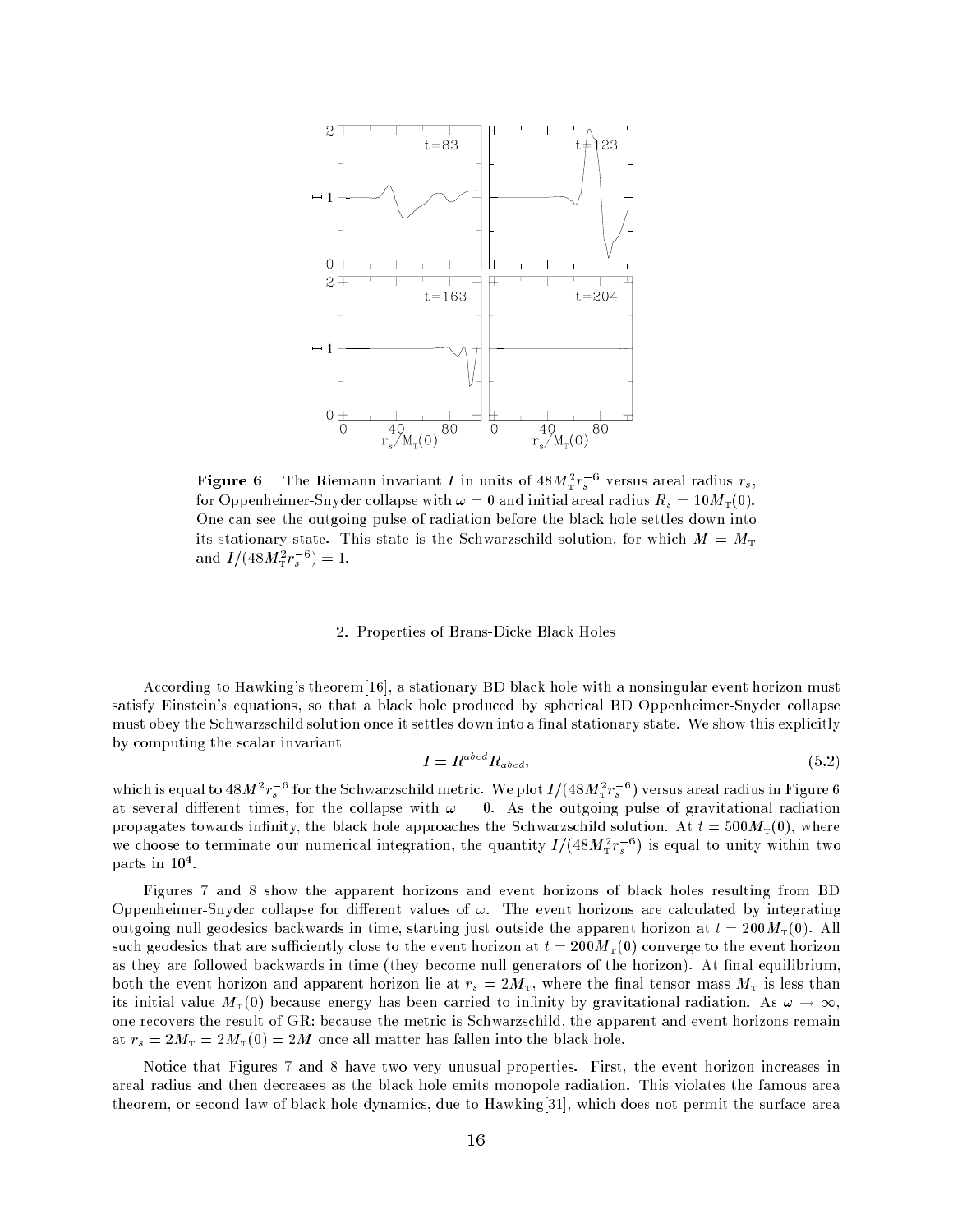

Figure 7 Spacetime diagram showing location of apparent horizons of black holes resulting from Oppenheimer-Snyder collapse with five different values of  $\omega$ . Horizons are plotted for, from left to right,  $3 + 2\omega = 3, 5, 10, 100,$  and 1000.



Figure 8 Spacetime diagram showing location of event horizons of black holes resulting from Oppenheimer-Snyder collapse with five different values of  $\omega$ . Horizons are plotted for, from left to right,  $3 + 2\omega = 3, 5, 10, 100,$  and 1000. Since  $r_s$  is the areal radius, the area of the event horizon is seen to decrease at times during the collapse.

of an event horizon to decrease over time. Secondly, during the time in which the area of the event horizon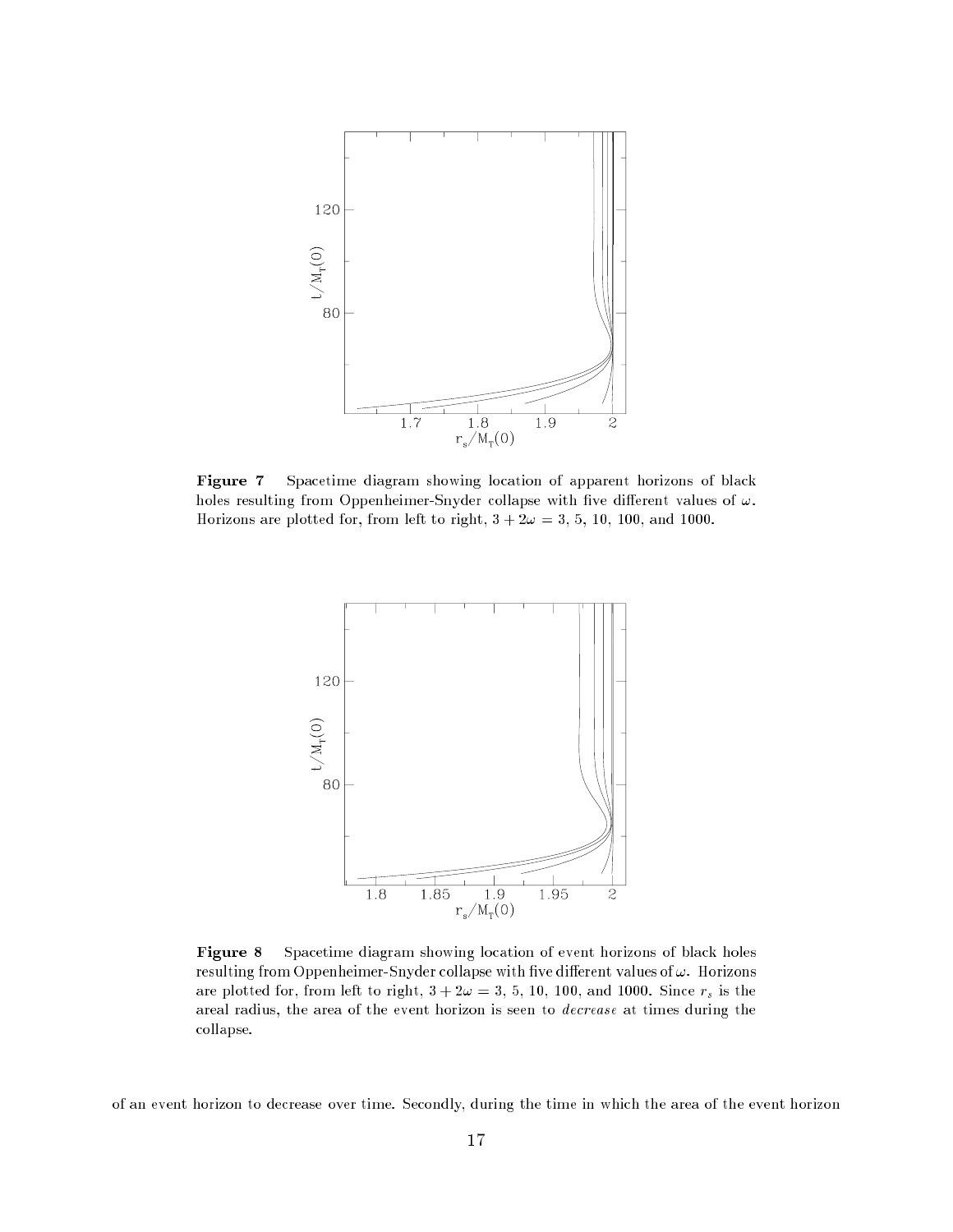

Figure 9 Spacetime diagram showing location of apparent horizons (dotted lines) and event horizons (solid lines) of black holes resulting from Oppenheimer-Snyder collapse with three different values of  $\omega$ , during the epoch in which the black holes emit monopole radiation. For  $3 + 2\omega = 1000$ , the horizons are located at  $r_s$  slightly larger than 2M at late times because of numerical errors in the initial data.

decreases, the event horizon lies inside the apparent horizon. This is more easily seen in Figure 9, in which the apparent horizons and event horizons for three of the cases from Figures 7 and 8 are shown on the same plot. In other words, it possible for an observer to penetrate the apparent horizon, determine that he is in a region of trapped surfaces by shining a flashlight, and then escape to infinity; This violates the well-known apparent horizon theorem of Hawking and Ellis<sup>[31]</sup>, which requires an apparent horizon to lie inside or coincide with an event horizon.

According to our numerical results, the area theorem and the apparent horizon theorem are violated in Oppenheimer-Snyder collapse for all values of  $\omega$ . This violation occurs in vacuum, during the dynamical epoch in which the black hole is radiating mass. To see why this is possible, recall that most global black hole theorems, including the area and apparent horizon theorems, assume the null energy condition (1.2). Using the metric (4.1), we can evaluate the quantity  $\bm{R}_{ab}$  of the redually outgoing null vector

$$
l^a = \left(\frac{1}{\alpha}, \frac{1}{A} - \frac{\beta}{\alpha}\right),\tag{5.3}
$$

which is obtained by summing the unit normal vector  $n^{\perp}$  and the outgoing radial spatial unit vector. Using the field equations  $(2.5)$  and  $(2.6)$ , the metric  $(4.1)$ , and the maximal slicing condition  $(4.2)$ , we can write

$$
R_{ab}l^a l^b = \frac{8\pi}{\phi} \left( \rho + S^r{}_r + \frac{2S_r}{A} - \frac{T}{3+2\omega} \right) + \frac{\omega}{\phi^2} \left( \Pi - \frac{\Phi}{A} \right)^2
$$

$$
- \frac{\Pi K^r{}_r}{\phi} - \frac{2\Pi_{,r}}{A\phi} + \frac{2\Phi K^r{}_r}{A\phi} + \frac{2}{A^2\phi} \left( \Phi_{,r} + \frac{\Phi}{r} \right), \tag{5.4}
$$

<sup>y</sup> Thus, it is possible for an observer near a collapsing object to determine whether the collapse is governed by BD or GR. Only in the former case can he live to tell friends outside the black hole of his discovery.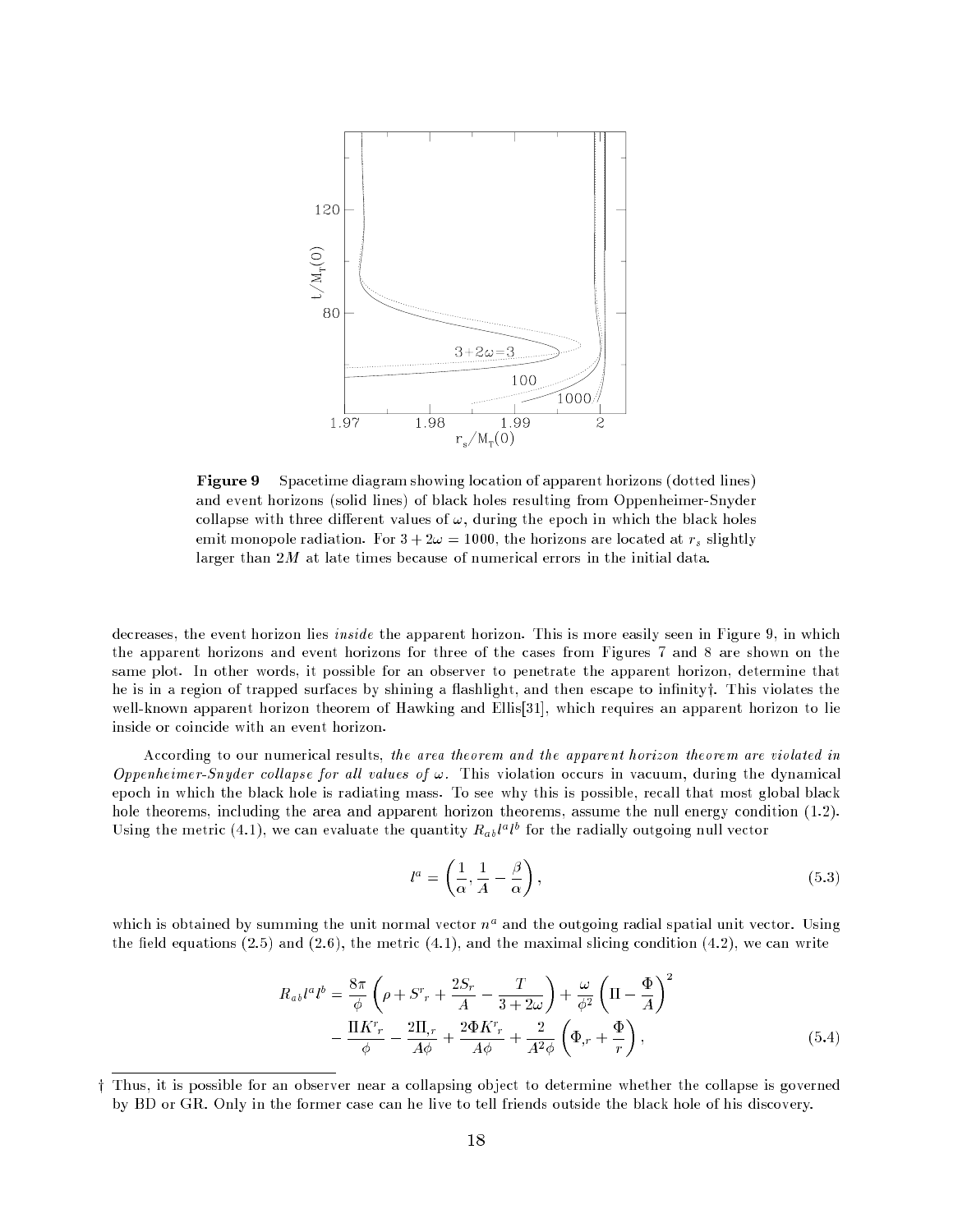

**rigure to** the quantity  $R_{ab}t^a t^c$  in units of  $|M_{\rm T}(0)|$  - at the apparent horizon versus time, for the black holes shown in Figure 7. The null energy condition is violated where this quantity is negative.

where  $\rho$ ,  $S_r$ ,  $S_r$ , and T are matter variables defined in Section II.B of Paper I, II and  $\Psi$  are derivatives of the scalar held  $\varphi$  defined by Eqs. (1.2.27) and (1.2.28), and  $K_{\rm cr}$  is a component of the extrinsic curvature. The first term in Eq.  $(5.4)$  containing matter variables vanishes identically in vacuum. The second term, the only one involving  $\omega$ , results from the stress-energy of the scalar field. This term, which is what one would get from a Klein-Gordon field in general relativity, is manifestly nonnegative for  $\omega \geq 0$ . The final four terms result from the last two terms in the field equation  $(2.6)$ . These terms are not necessarily positive, and in fact they cause the null energy condition to be violated during Oppenheimer-Snyder collapse. This can be seen in Figure 10, in which we plot  $R_{ab}$  if the versus time for live values of  $\omega$ . Notice that the time during which  $R_{ab}$ r to  $\in$  0 corresponds to the time during which both the area theorem and apparent horizon theorem are violated in Figure 9.

We note that even in *linearized* Brans-Dicke theory, the null energy condition is violated in vacuum whenever the value of the scalar field dips below unity, independent of  $\omega$ . We show this by inserting the weak-field relations  $(1.2.45)$ ,  $(1.2.37)$ ,  $(1.2.38)$ ,  $(1.2.46)$  and  $(1.2.49)$  into Eq.  $(5.4)$  and working to first order in small quantites. We obtain

$$
R_{ab}l^a l^b = \frac{2f(t-r)}{r^3},\tag{5.5}
$$

where  $f$  is the function appearing in Eqs.  $(5.1)$ .

The fact that Brans-Dicke spacetimes can violate the area theorem and the apparent horizon theorem may come as a surprise to some readers because in the Einstein representation, Brans-Dicke theory in vacuum is simply general relativity with a Klein-Gordon scalar field. In this representation, the null energy condition (3.1) is always satisfied in vacuum for  $\omega \geq -3/2$ , as one can verify from Eq. (2.9). Thus, if one works in the Einstein representation, one concludes that the area and apparent horizon theorems must hold.

To see why this implies no contradiction, recall that one transforms to the Einstein representation by multiplying the metric by  $G_0\phi$  and the stress-energy tensor by  $G_0\phi$  = at each point in spacetime while leaving the coordinates invariant. Here  $G_0$  is the arbitrary constant appearing in Eqs. (2.7), which we set to unity. Because this conformal transformation changes neither the coordinates of a given spacetime event nor the coordinate paths of light rays, it also does not affect whether a particular light ray at a given location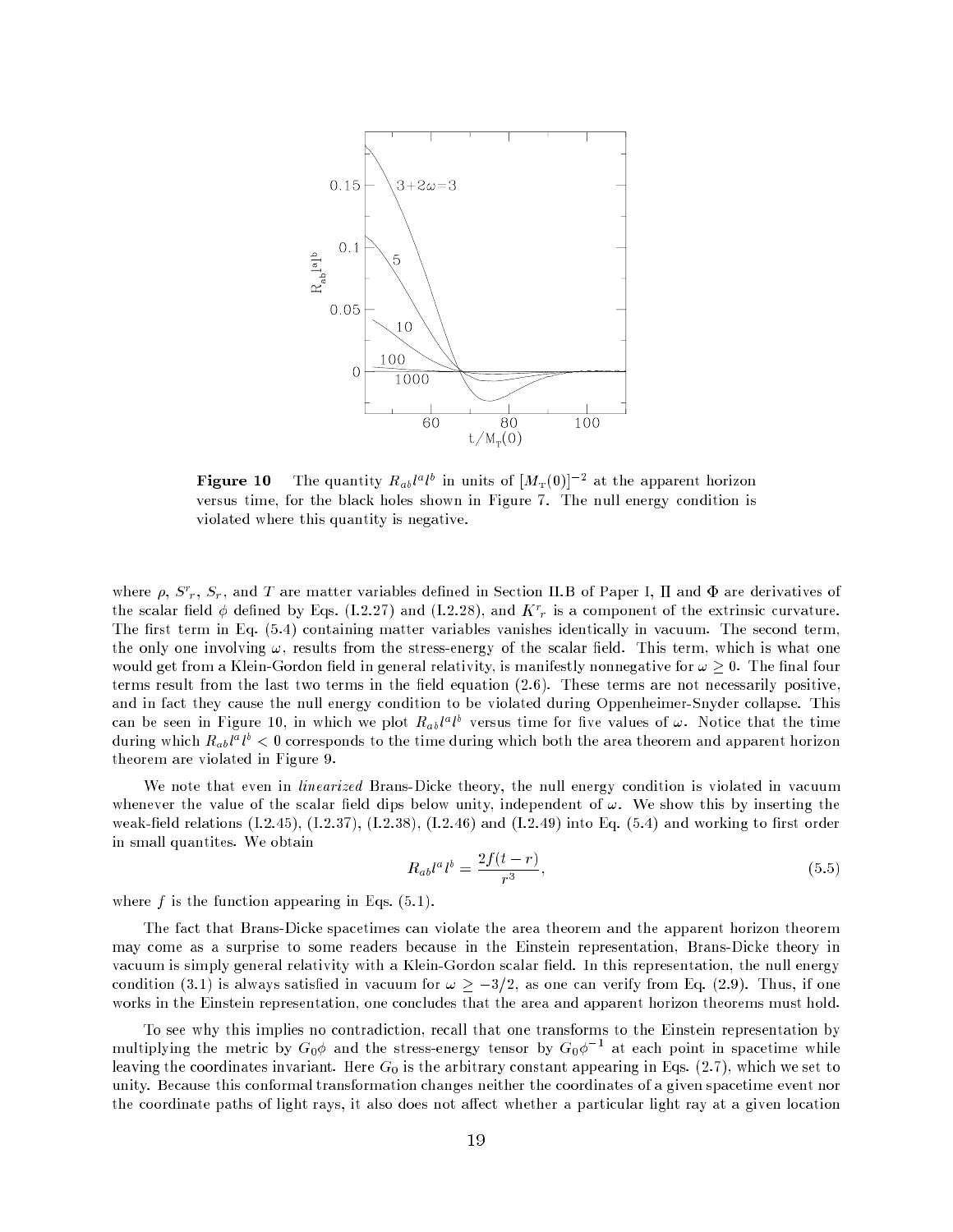in spacetime will escape to infinity or be pulled into the black hole. Therefore, the spacetime location of the event horizon is the same whether calculated in the Einstein representation or in the Brans-Dicke representation. However, the *surface area* of this event horizon will be different in the two representations, because the area of an  $r =$  constant surface in the Einstein representation is  $\phi$  times the area of this same  $r = constant$  surface in the BD representation.

Unlike the event horizon, the apparent horizon depends not only on the trajectories of light rays, but also on how the area of a bundle of light rays changes in time. Because of this dependence on area, there exists two distinct surfaces that may be called apparent horizons: the physical apparent horizon that one calculates using the Brans-Dicke representation and the unphysical apparent horizon that one calculates using the Einstein representation. The equation describing the location of the physical apparent horizon, derived in Section II.F of Paper I, is

$$
\frac{1}{r} + \frac{A_{,r}}{A} = -\frac{1}{2}AKr_{,r},\tag{5.6}
$$

where we have assumed maximal time slicing and the spatially isotropic gauge. In contrast, the unphysical apparent horizon obeys

$$
\frac{1}{r} + \frac{A_{,r}}{A} = \frac{1}{2} \left( -AKr_r + \frac{\Pi A}{\phi} - \frac{\Phi}{\phi} \right).
$$
\n(5.7)

This equation can be obtained by the same method used in Paper I, with the substitution  $A \rightarrow \phi A$  in Eq. (I.2.71).



**Figure 11** Spacetime diagram showing location of the apparent horizon (dotted) line), event horizon (solid line), and unphysical Einstein representation apparent horizon (dashed line) of the black hole resulting from Oppenheimer-Snyder collapse with  $\omega = 0$ .

Both of these apparent horizons are shown in Figure 11 for the case  $\omega = 0$ . The unphysical apparent horizon always lies inside or coincides with the event horizon, in agreement with the apparent horizon theorem, while the physical apparent horizon crosses the event horizon. This is because the null energy condition (3.1) in the Einstein representation is satised, but the same condition (1.2) in the Brans-Dicke representation is not.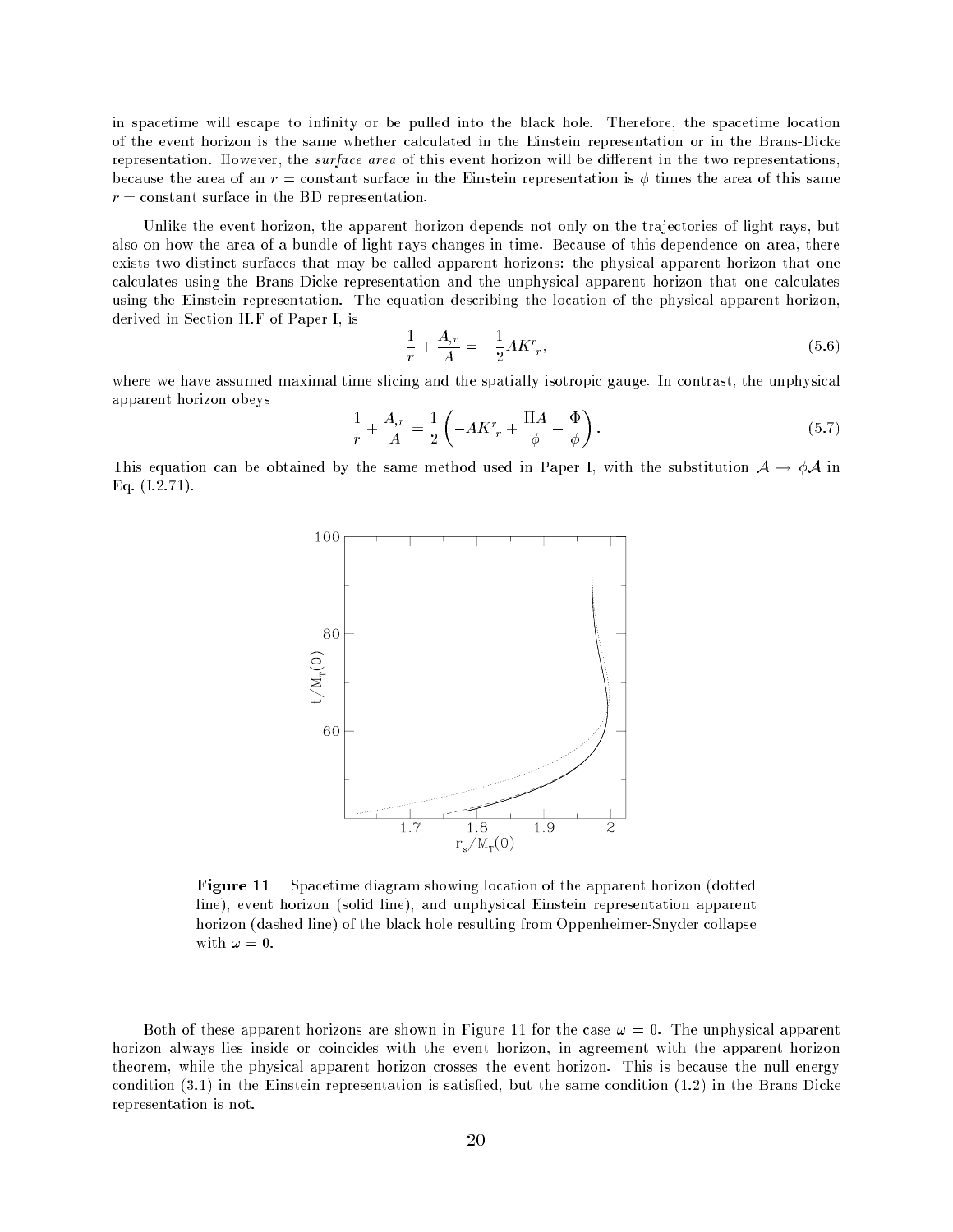

Figure 12 Spacetime diagram showing location of the unphysical Einstein representation apparent horizon for five values of  $\omega$ . On the horizontal axis is the areal radius  $r_s = \varphi$  –  $r_s$  as measured in the Einstein representation. Horizons are plotted for, from left to right,  $3 + 2\omega = 3, 5, 10, 100,$  and 1000. For  $3 + 2\omega = 1000$ , the horizon is located at  $\bar{r}_s$  slightly larger than 2M at late times because of numerical errors in the initial data.

In Figure 12, we show the unphysical apparent horizons of black holes with five different values of  $\omega$ , plotted in terms of the areal radius  $r_s = \varphi^{-1} \cdot r_s$  as measured in the Einstein representation. The area of the unphysical apparent horizon never decreases, except for small numerical errors. Because the event horizon coincides with the unphysical apparent horizon after  $t = 50 M<sub>T</sub>(0)$  (Figure 11), we conclude that as measured in the Einstein representation, the area of the event horizon never decreases, in agreement with Hawking's theorem.

We conclude that in the Einstein representation of the theory, black holes in BD are the same as those in GR. However, in the physical Brans-Dicke representation, *dynamical* black holes can behave quite differently than their general relativistic counterparts.

## B. Oppenheimer-Snyder Collapse for  $\omega < -2$

For completeness, we also examine Oppenheimer-Snyder collapse for negative values of  $\omega$ . We begin with an initially stationary uniform particle distribution with tensor mass  $M_T(0)$  and areal radius  $R_s = 10 M_T(0)$ . We only consider  $w \leq 2$  because of numerical subtleties in handling spacetimes with  $2 \sin \omega$  of These subtleties stem from the singular behavior of the Brans-Dicke equations at  $\omega = -3/2$ .

As is the case with positive values of  $\omega$ , we find that for negative  $\omega$  the collapse results in a black hole rather than a naked singularity. In addition, the black hole approaches the Schwarzschild solution with constant scalar field at late times.

Since the scalar field couples negatively to matter, the scalar mass, tensor mass, and active gravitational mass now *increase* as the black hole radiates. Gravitational waveforms are similar to those for the  $\omega > 0$ cases, except that the overall sign of the quantity  $\phi - 1$  has changed. Figure 13 shows  $\mathcal{M}_{s}(80M_{T}(0))$  as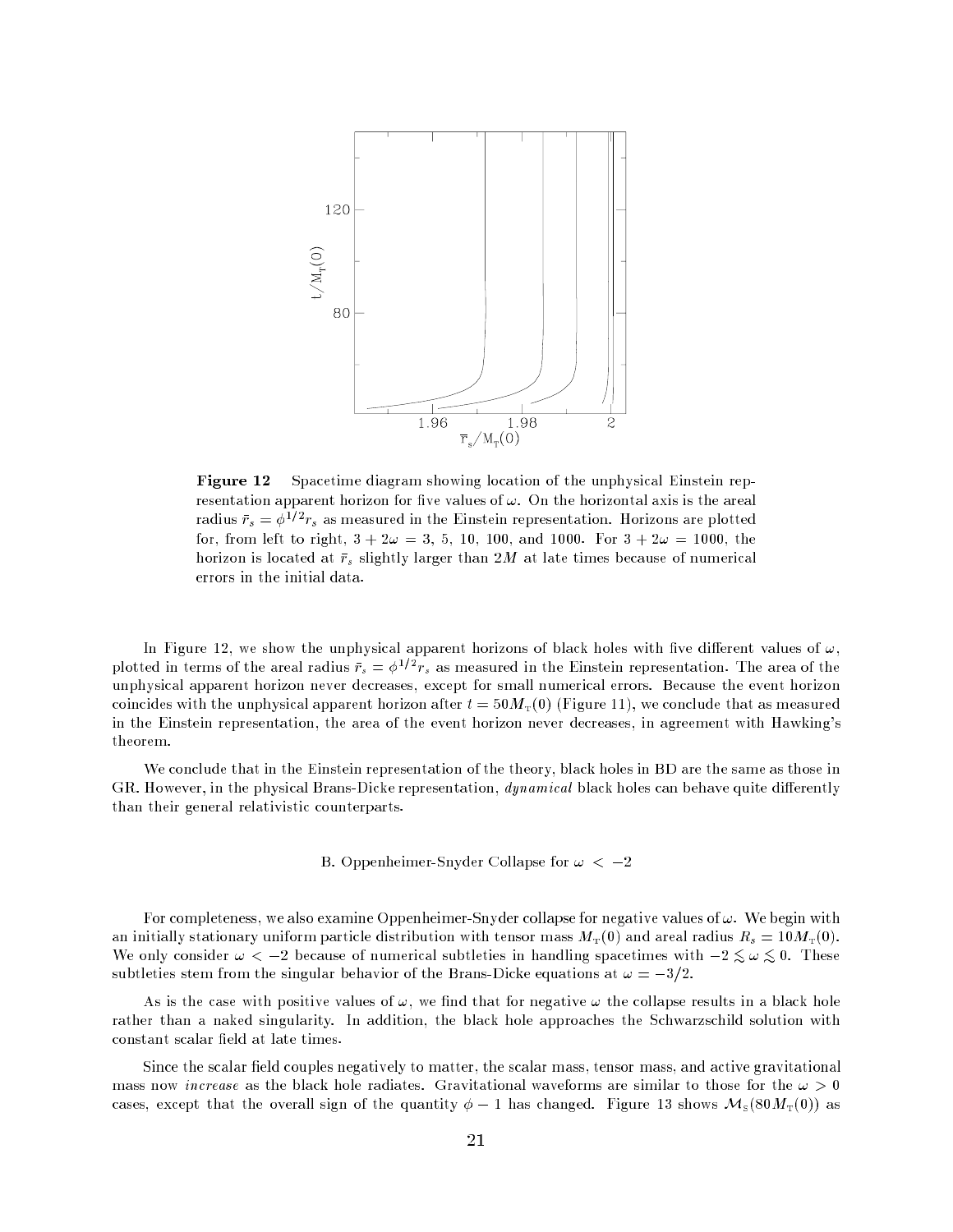

**Figure 13** Scalar mass function  $M_s(r)$  versus time for Oppenheimer-Snyder collapse, calculated at  $r = 80 M_{\rm T}(0)$  from Eq. (I.2.64.b) and shown for five values of  $\omega$ . The quantity  $\mathcal{M}_s(r)$  is well-defined and unique only for stationary systems, so only the initial (negative) and final values of  $\mathcal{M}_s(r)$  are physically meaningful, and are equal to the scalar mass  $M_s$ . The scalar mass is zero in the final state.

a function of time for five different negative values of  $\omega$ . The scalar mass is initially negative, and then increases to zero as the black hole reaches final equilibrium.

The apparent horizon, event horizon, and unphysical Einstein representation apparent horizon for several collapse scenarios with negative  $\omega$  are shown in Figure 14. Notice that the apparent horizon is only *inside* the event horizon and the event horizon only increases in area for a short time interval during the epoch in which the black hole emits radiation. Furthermore, the unphysical Einstein representation apparent horizon is always *outside* or coincident with the event horizon. This is opposite to the case for positive  $\omega$ , because the Einstein representation null energy condition (3.1) is always violated in vacuum for  $\omega < -3/2$ , and the Brans-Dicke representation null energy condition (1.2) is only satised in vacuum for a short time while the black hole radiates mass.

### VI. CONCLUSION

Using a new numerical code, we have demonstrated that Oppenheimer-Snyder collapse in Brans-Dicke theory results in black holes rather than naked singularities, at least for  $|3 + 2\omega| \geq 3$ . We have shown that dynamical black holes in Brans-Dicke theory can behave quite differently than those in general relativity: because the null energy condition (1.2) is violated even in vacuum spacetimes with positive values of  $\omega$ , the apparent horizon of a black hole can pass outside the event horizon, and the surface area of the event horizon can *decrease* over time. For nonnegative  $\omega$ , this behavior occurs while the black hole, soon after the initial collapse, is radiating its scalar mass to infinity. If  $\omega < 0$ , the opposite behavior occurs: only during a small time interval while the black hole radiates is the event horizon located outside the apparent horizon and its surface area increasing. Once the black hole reaches final equilibrium, the Brans-Dicke scalar field is constant, and the spacetime metric is the Schwarzschild solution. Thus, in the final stationary state, a spherical black hole in Brans-Dicke theory is indistinguishable from those of general relativity.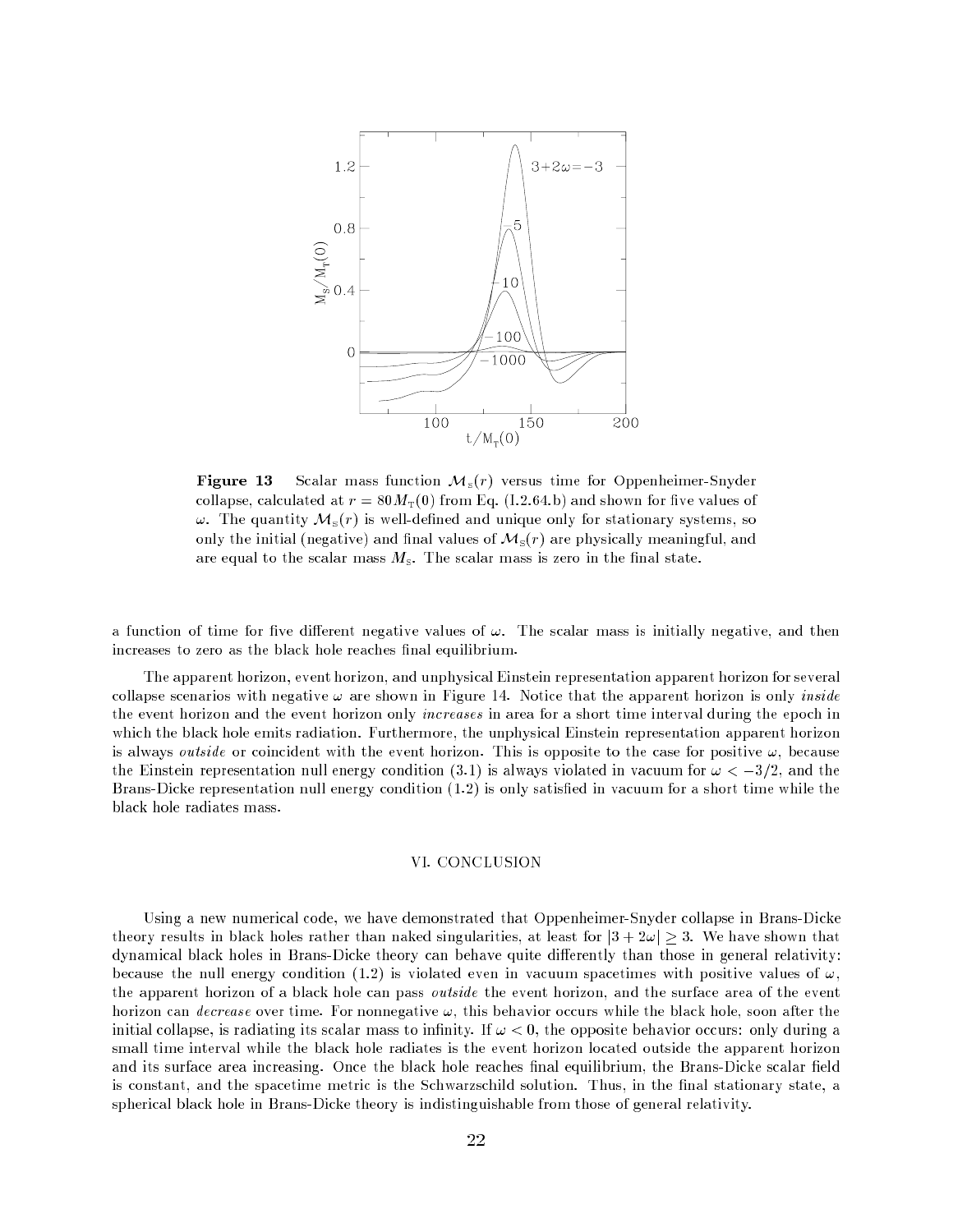

Figure 14 Spacetime diagram showing location of apparent horizons (dotted lines) event horizons (solid lines), and unphysical Einstein representation apparent horizons (dashed lines) of black holes resulting from Oppenheimer-Snyder collapse with three different values of  $\omega < 0$ , during the epoch in which the black holes emit monopole radiation.

### ACKNOWLEDGMENTS

We would like to thank T. Baumgarte for helpful discussions. This work has been supported in part by National Science Foundation grants AST 91-19475 and PHY 90-07834 and the Grand Challenge grant NSF PHY 93-18152/ ASC 93-18152 (ARPA supplemented).

- [1] P. G. O. Freund, Nucl. Phys. B 209, 146 (1982).
- [2] M. B. Green, J. H. Schwarz, and E. Witten, Superstring Theory: 2 (Cambridge: Cambridge University Press, 1987); C. G. Callan, D. Friedan, E. J. Martinek, and M. J. Perry, Nucl. Phys. B262, 593 (1985).
- [3] D. La and P. J. Steinhardt, Phys. Rev. Lett. 62, 376 (1989); P. J. Steinhardt and F. S. Accetta, Phys. Rev. Lett. 64, 2740 (1990); J. Garcia-Bellido and M. Quiros, Phys. Lett. B 243, 45 (1990).
- [4] P. J. Steinhardt and C. M. Will, Washington University preprint WUGRAV 94-10, 1994.
- [5] C. M. Will, Theory and Experiment in Gravitational Physics, Revised Edition (Cambridge: Cambridge University Press, 1993).
- [6] T. Damour and K. Nordtvedt, Phys. Rev. Lett. 70, 2217 (1993); Phys. Rev. D 48, 15 (1993).
- [7] D. M. Eardley, Ap. J. 196, L59 (1974).
- [8] M. Shibata, K. Nakao, and T. Nakamura, Kyoto University preprint KUNS-1254.
- [9] S. L. Shapiro and S. A. Teukolsky, Phys. Rev. Lett. 66, 994 (1991); Amer. Sci. 79, 330 (1991).